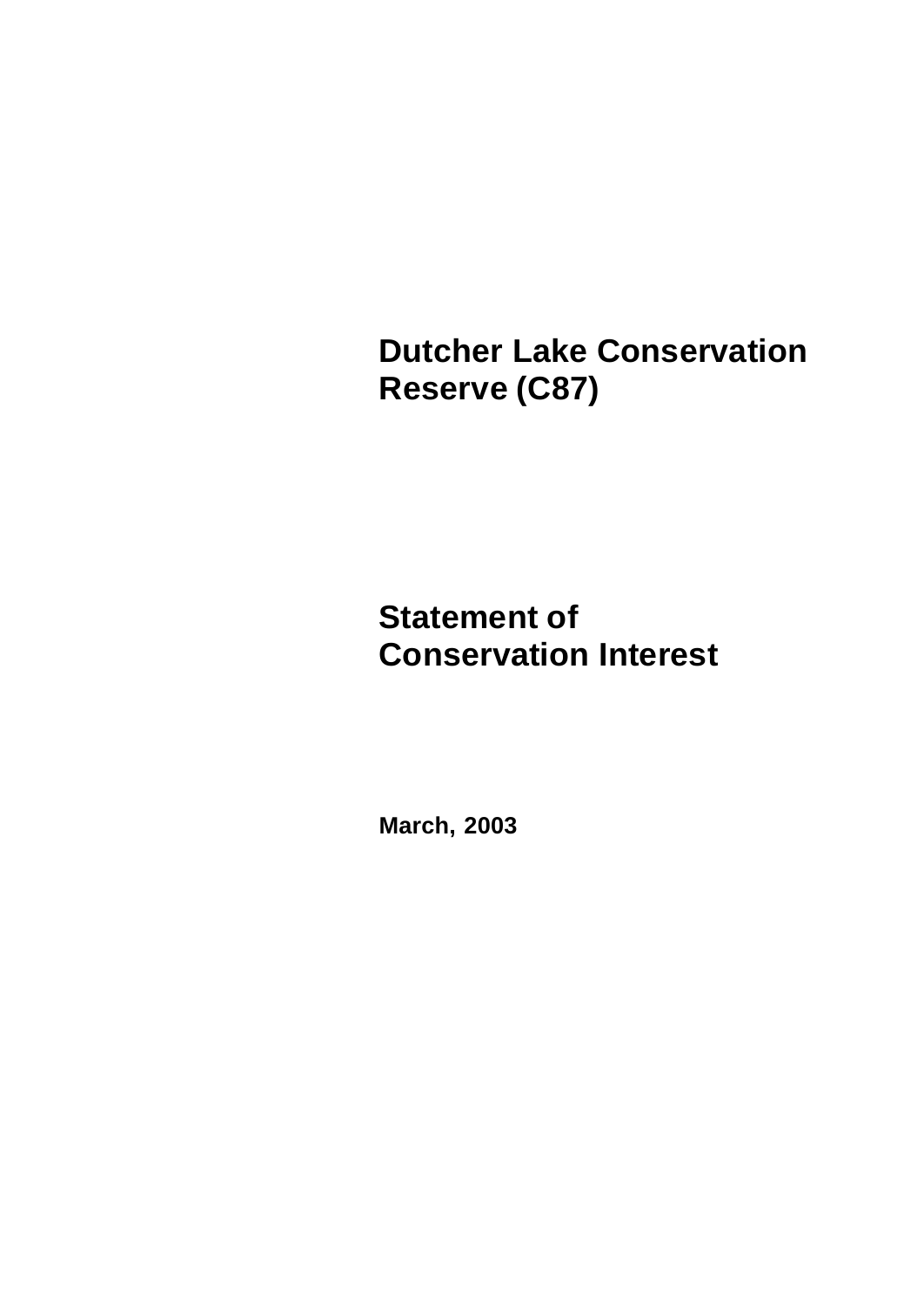# **Dutcher Lake Conservation Reserve**

# **(C87)**

# **Statement of Conservation Interest**

**Ministry of Natural Resources Parry Sound District**

Prepared with the assistance of:

**Meteek & Company Huntsville, Ontario**

**March, 2003**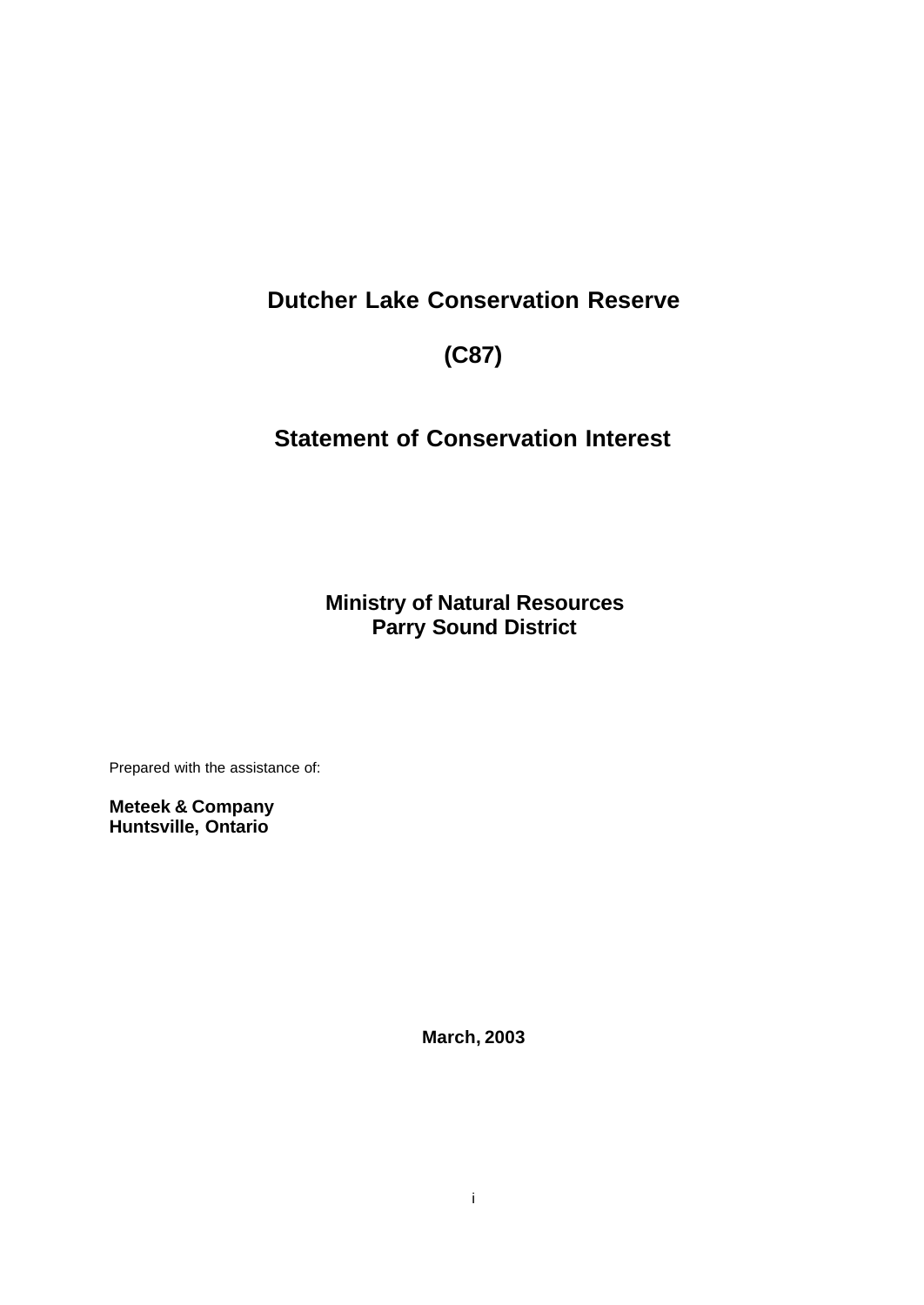## **Approval Statement**

We are pleased to approve this Statement of Conservation Interest for Dutcher Lake Conservation Reserve (C87).

Dutcher Lake Conservation Reserve is located about 21 kilometres north-east of the Town of Parry Sound and about 10 kilometres south-east of the hamlet of McKellar in the Territorial District of Parry Sound. Most of the site is situated in the southeastern part of McKellar Township, but it also extends into the Township of Seguin (northern Christie and Monteith Wards) and the Township of Magnetawan (southwestern Spence Ward).

This 1,952 hectare conservation reserve was identified for protection during the Lands for Life planning process because it occupies one of the four upper watersheds of the Seguin River. In addition, it is a relatively remote area with a variety of biological and wildlife habitats in a mixture of rock barrens, hardwood forests and wetlands.

Dutcher Lake Cons ervation Reserve is one of 378 new protected areas approved through *Ontario's Living Legacy Land Use Strategy*, aimed, in part, at completing Ontario's system of parks and protected areas.

During the "Lands for Life" planning process, the public was widely consulted and provided valuable input into what became *Ontario's Living Legacy Land Use Strategy*. During consultation related to the formal Public Lands Act (Ontario Regulation 805/94) regulation of the boundaries of this conservation reserve (in 1999 and 2000) a number of minor boundary changes were made to reduce resource management conflicts, and to ensure the boundaries reflected areas requiring protection. Comments received during consultation were generally supportive of the protection of this area. Stakeholders who provided comment during the earlier consultation for this site were subsequently consulted regarding the draft Statement of Conservation Interest and their comments were considered in the finalization of this document.

This Statement of Conservation Interest provides guidance for the management of the conservation reserve and provides the basis for the ongoing monitoring of activities. More detailed direction is not anticipated at this time. Should more complex resource management or conservation issues arise or significant facility development be considered, then a detailed Resource Management Plan will be prepared with full public consultation.

Dutcher Lake Conservation Reserve is managed under the direction of the District Manager and the Parry Sound Area Supervisor of the Ministry of Natural Resources, Parry Sound District.

Approved by: R. Griffiths District Manager Parry Sound District Approved by: Ron Running Regional Director Southcentral Region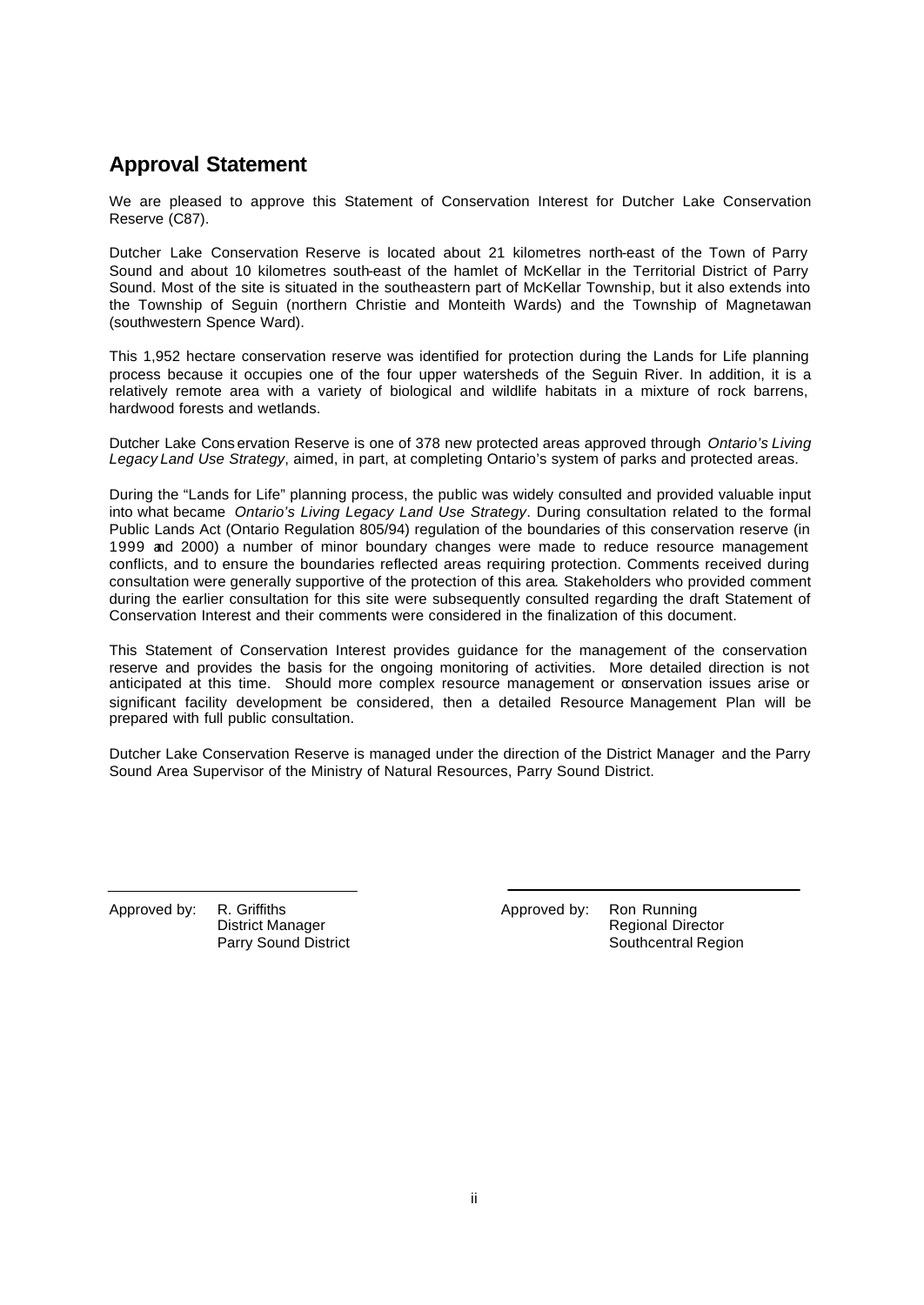## **Table of Contents**

| 1.0 |                                                                           |                                                                   |  |
|-----|---------------------------------------------------------------------------|-------------------------------------------------------------------|--|
|     |                                                                           |                                                                   |  |
| 2.0 |                                                                           |                                                                   |  |
|     |                                                                           |                                                                   |  |
| 3.0 |                                                                           |                                                                   |  |
| 4.0 |                                                                           |                                                                   |  |
| 5.0 |                                                                           | REVIEW AND REVISION OF THE STATEMENT OF CONSERVATION INTEREST  15 |  |
| 6.0 |                                                                           |                                                                   |  |
|     |                                                                           |                                                                   |  |
|     | <b>APPENDIX 1</b><br><b>APPENDIX 2</b><br>APPFNDIX 3<br><b>APPENDIX 4</b> |                                                                   |  |

# **Table of Figures**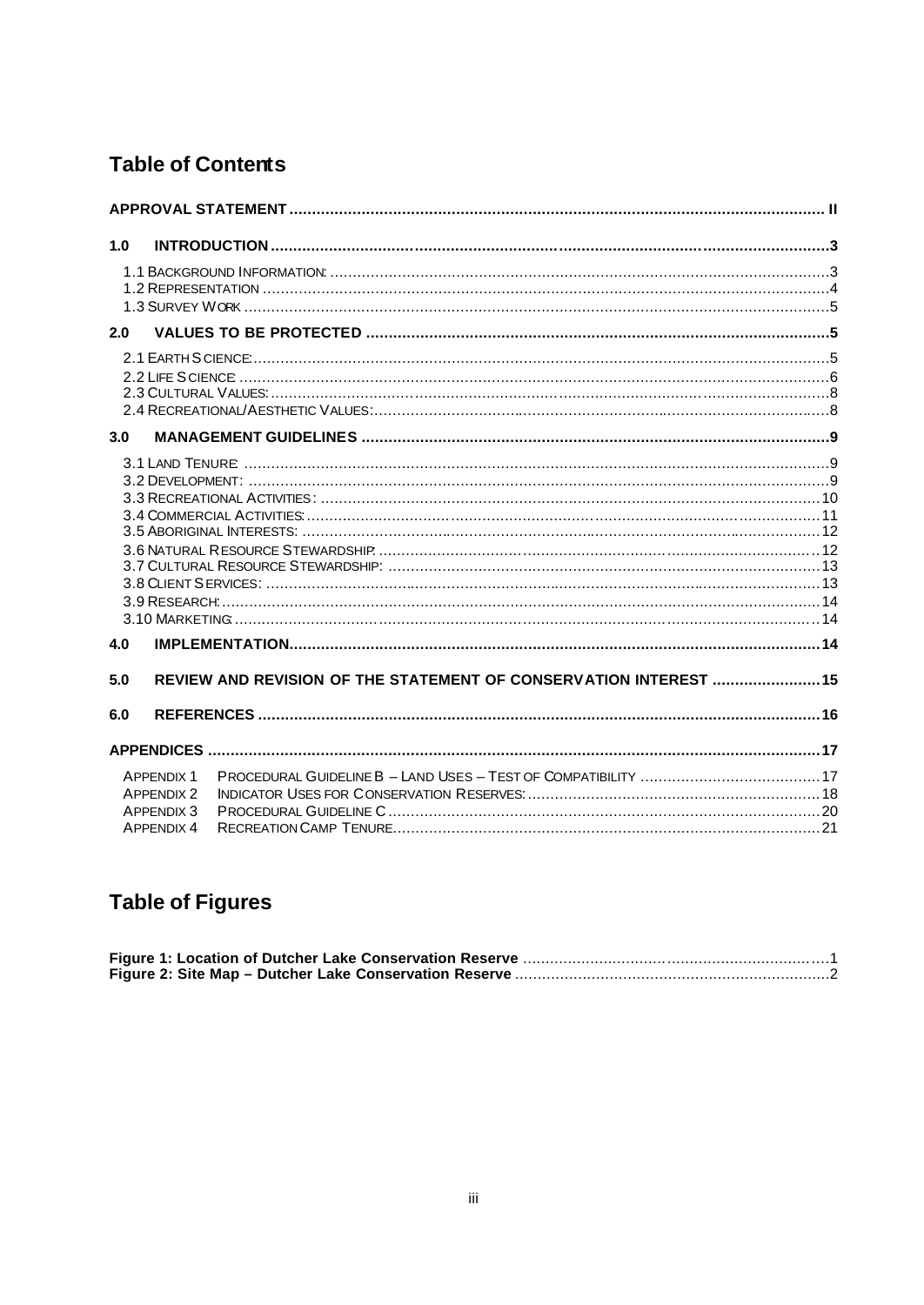# **Figure 1: Location of Dutcher Lake Conservation Reserve**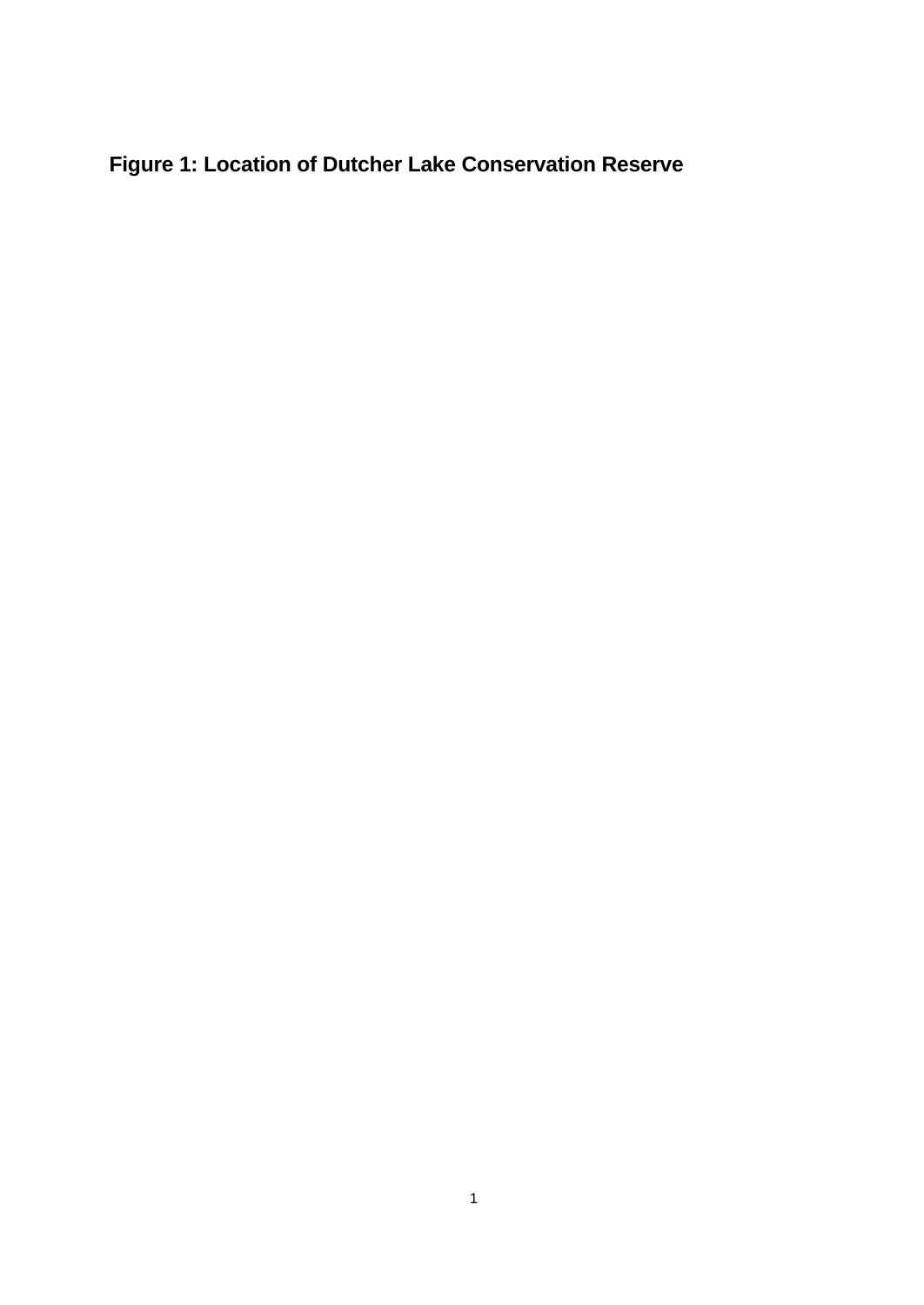# **Figure 2: Site Map – Dutcher Lake Conservation Reserve**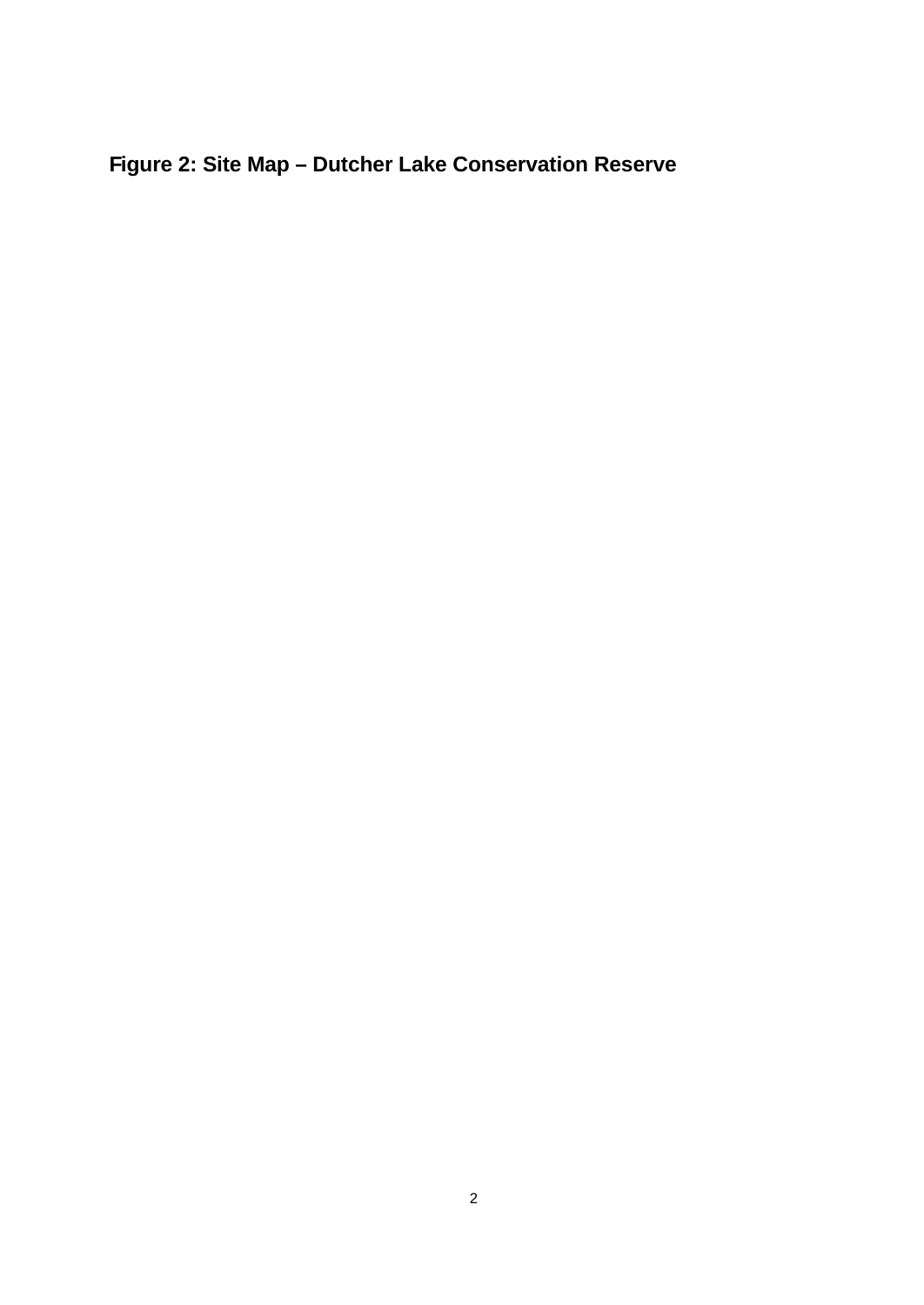## **1.0 Introduction**

*Ontario's Living Legacy*, the result of an extensive planning process that began in early 1997, culminated in the approval in July 1999 of a Land Use Strategy that identifies the int ended strategic direction for Crown land, including the completion of Ontario's system of parks and protected areas. This process, which included extensive public consultation, resulted in the recommendation for regulation of 378 new protected areas, including Dutcher Lake Conservation Reserve (C87).

Dutcher Lake Conservation Reserve is located about 21 kilometres north-east of the Town of Parry Sound and about 10 kilometres south-east of the hamlet of McKellar in the Territorial District of Parry Sound. Most of the site is situated in the southeastern part of the Township of McKellar, but it also extends into the Township of Seguin (northern Christie and Monteith Wards) and the Township of Magnetawan (southwestern Spence Ward).

The conservation reserve, in Hill's ecological Site District 5E-8, is important as a headwater area, containing one of four upper watershed areas of the Seguin River. It contains a variety of wildlife habitats in a relatively inaccessible setting of rock barrens, forests and wetlands. Its oak forest provides a mast crop that supports white-tailed deer (*Odocoileus virginianus* ) and black bear (*Ursus americanus* ) as well as other species of mammals and birds. The area is potential habitat for the prairie warbler (*Dendroica discolor*), rare in Ontario, and for the threatened eastern hognose snake (*Heterodon platyrhinos*).

While a reasonably large area in its own right, Dutcher Lake Conservation Reserve is close to two larger conservation reserves: Ahmic Forest and Rock Barrens Conservation Reserve, about 6 kilometres to the north; and Bear Lake Peatland Conservation Reserve, about 6 kilometres to the east. Together with the relatively undisturbed intervening lands, these areas provide travel corridors to allow relatively free passage of wildlife.

Conservation reserves are established under the authority of the Public Lands Act, Ontario Regulation 805/94. Dutcher Lake Conservation Reserve was established by Ontario Regulation 86/01, an amendment of the Public Lands Act, on April 6, 2001.

A Statement of Conservation Interest (SCI) is prepared under the authority of Procedural Guideline A – Resource Management Planning (PL. Procedure 3.03.05)**.** The purpose of this SCI is to identify and describe the values of Dutcher Lake Conservation Reserve. The SCI also outlines the activities that currently occur within the conservation reserve and provides guidelines for the management of current and future activities in the context of protecting the natural, recreational and cultural values.

| Name                                            | <b>Dutcher Lake Conservation Reserve (C87)</b>                            |  |  |
|-------------------------------------------------|---------------------------------------------------------------------------|--|--|
| Site Region/District                            | Georgian Bay 5E-8                                                         |  |  |
| <b>OMNR Administrative Region/District/Area</b> | Southcentral Region/Parry Sound District/<br><b>Parry Sound Area</b>      |  |  |
| Total Area (ha.)                                | 1,952 hectares                                                            |  |  |
| <b>Regulation Date</b>                          | April 6, 2001 (O. Reg.86/01)                                              |  |  |
| <b>First Nations</b>                            | <b>Robinson-Huron Treaty</b>                                              |  |  |
| OBM map sheets                                  | 10 17 5900 50300, 10 17 5900 50350, 10 17 5950 50300,<br>10 17 5950 50350 |  |  |

#### **1.1 Background Information:**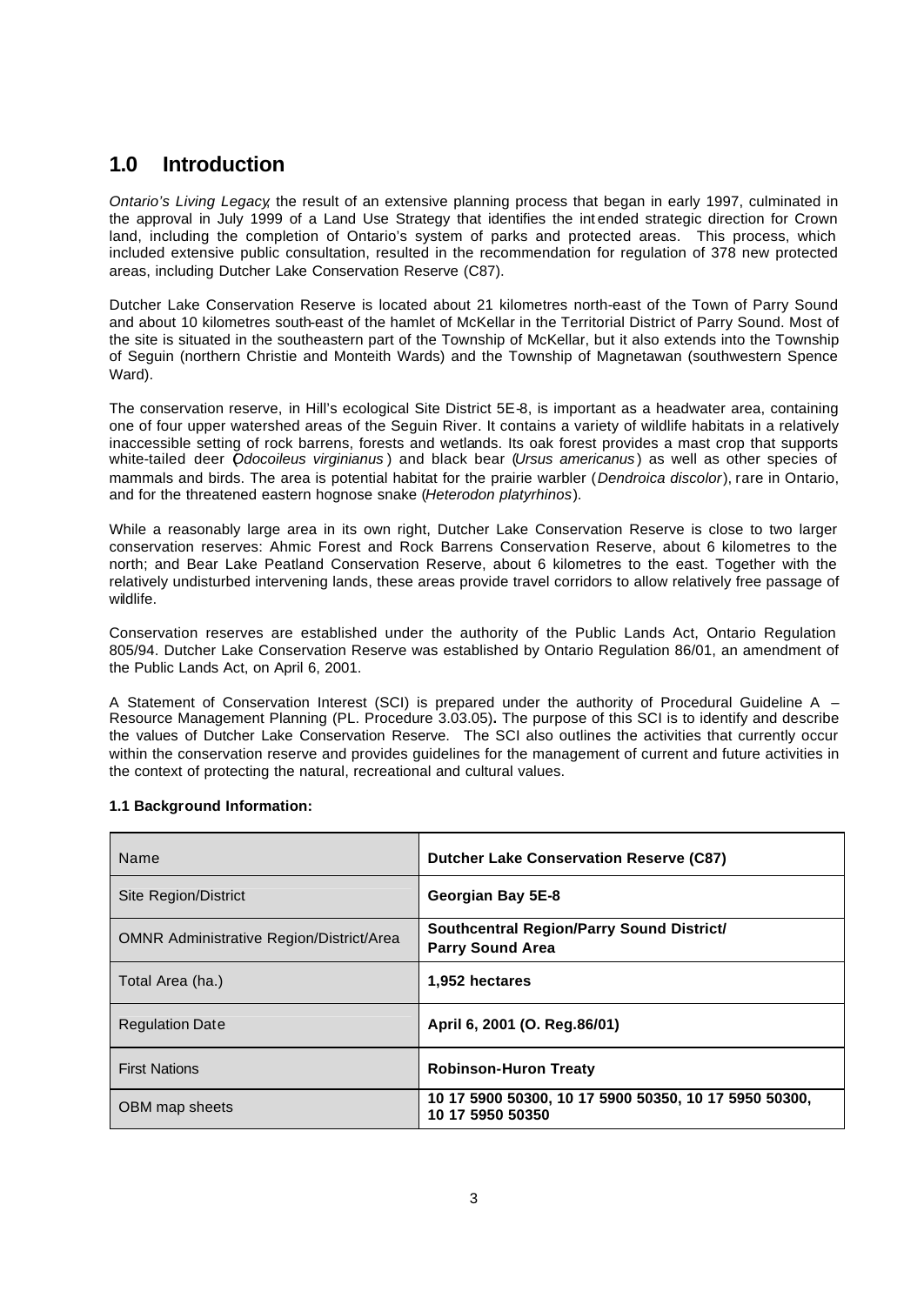| Topographic Map  | Orrville 31 E/5             |
|------------------|-----------------------------|
| UTM co-ordinates | 17T 59670 503350 (Centroid) |

#### **1.2 Representation**

#### **Earth Science Representation:**

- Bedrock -- Parry Sound Domain, Parry Sound Terrane in the northwestern part of the Proterozoic Central Gneiss Belt of the Grenville Province.
	- -- Dominant rock types are intermediate gneiss derived from meta-leucodiorite with subordinate metagabbro xenoliths and younger granite pegmatite.
- Surficial -- Bare bedrock with minor pockets and discontinuous areas of thin glacial drift (ground moraine), with areas ice-contact stratified drift and glaciolacustrine stratified drift, showing the influence by glacial scouring, followed by erosion and reworking by receding waters of postglacial Lake Algonquin.

#### **Life Science Representation:**

The site has a diversity of landform and vegetation features including:

- Granite bedrock barrens with sparse forest cover;
- A variety of wetland types, including small pockets of "micro-wetlands", larger graminoid/sedge meadows and several small fen/bog features;
- Pockets of deeper accumulated soils with immature forest stands, possibly of fire origin; and,
- An area of more mature forest with many large white pine (*Pinus strobus*) and yellow birch (*Betula alleghaniensis*).

#### **Cultural Resources Representation:**

Neither detailed cultural research nor inventory has been carried out for this conservation reserve. However, the presence of old large stumps indicates that this area was logged for white pine in mid to late  $19<sup>n</sup>$  century. There is little other evidence of historic use or development. Recent regional evaluation (OMNR, 2003) shows that this conservation reserve contains areas that have a high potential for cultural heritage sites.

#### **Recreational Opportunities:**

A recreational inventory report was prepared for this site based primarily on existing knowledge and data sources of MNR staff, and reflecting field observations made during the preparation of the life science report; a site visit was also made (Brown, 2002). Currently, it is used for hunting, fishing, snowmobiling and some allterrain vehicle use.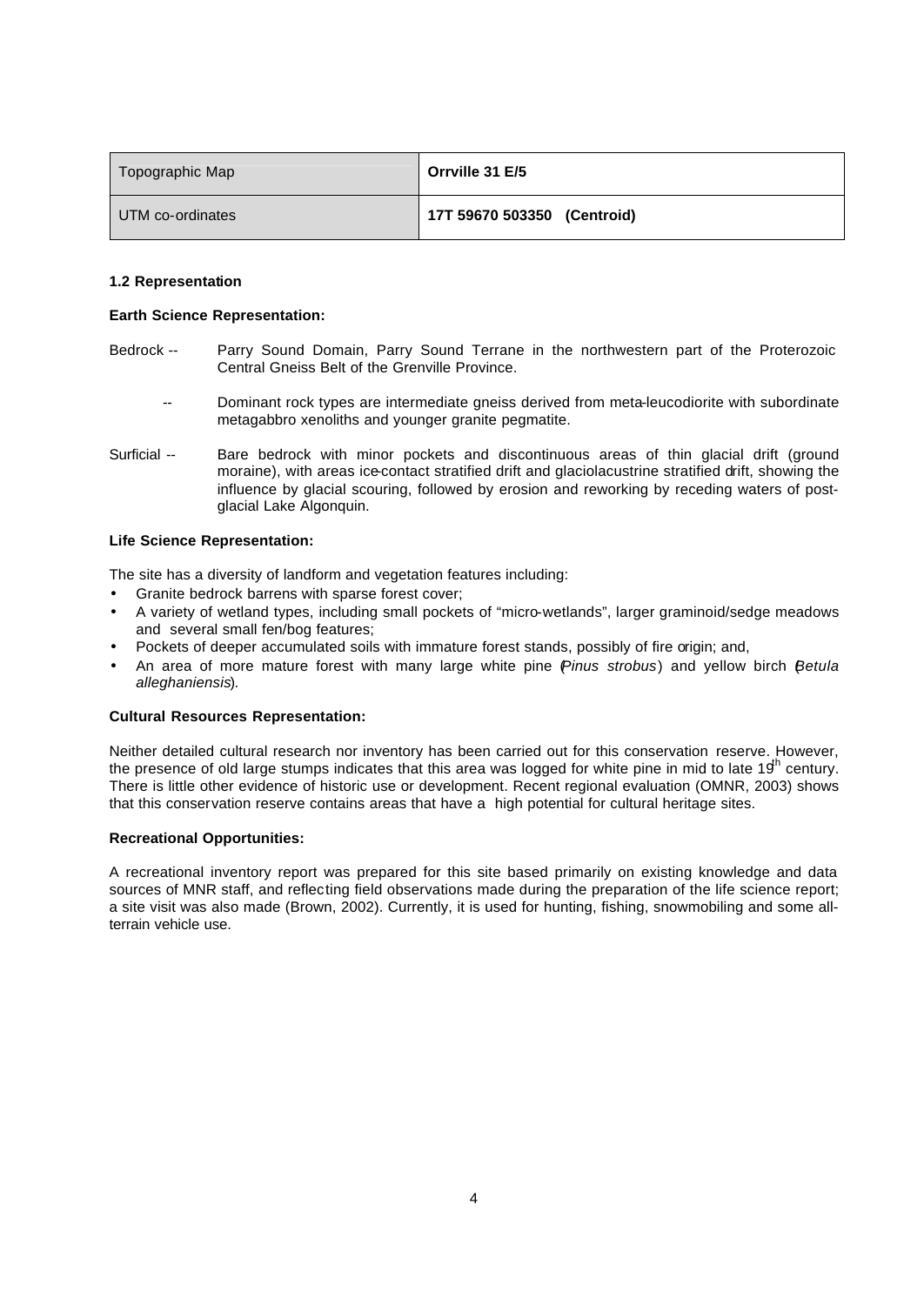#### **1.3 Survey Work**

| <b>Survey Level</b> | Earth<br>Science  | Life Science                                                                  | Cultural                     | Recreational        | Other |
|---------------------|-------------------|-------------------------------------------------------------------------------|------------------------------|---------------------|-------|
| Reconnaissance      | Duba & Frey, 2001 | Blythe & Assoc., 2002                                                         | OMNR, 2003                   | Brown, 2002         | None  |
| Detailed            | None              | None                                                                          | None                         | None                | None  |
| Requirement         | None              | Monitor the<br>status/presence of<br>significant species<br>and associations. | Research to be<br>encouraged | Monitor use impacts | None  |

### **2.0 Values to be protected**

The conservation reserve is located entirely within Hills' (1959) ecological Site District 5E-8. Values include earth science, life science and recreational/aesthetic values, with an emphasis on the life sciences.

#### **2.1 Earth Science:**

(Earth science information, unless otherwise noted, is taken from Duba & Frey, 2001)

#### **Bedrock:**

Dutcher Lake Conservation Reserve is a low relief area of numerous wetlands, interconnecting drainages, wetlands and bedrock barrens. The dominant rock type exposed is intermediate gneiss derived from metaleucodiorite with subordinate metagabbro xenoliths and younger granite pegmatite of the Parry Sound Domain, Parry Sound Terrane in the Proterozoic Central Gneiss Belt of the Grenville Province (Duba & Frey, 2001).

The Grenville Province is the product of thrusting and imbrication of the earth's crust to the northwest as it collided with a continental land mass to the southeast. The Grenville Orogeny, circa 1140 to 1070 million years ago, culminated more than 500 million years of crustal evolution. The eroded rocks of the products of these events are displayed in the complexly metamorphosed and deformed rocks of the region (Easton, 1992b).

The Parry Sound Terrane is one of the four lithotectonic terranes of the Central Gneiss Belt. The Parry Sound Domain is one of three structural domains of the Parry Sound Terrane. This geological environment is part of the modern organization of the complex products of the mid-Proterozoic orogenic events (Easton 1992a & b). As such, their representation in Dutcher Lake Conservation Reserve contributes to the conservation of the Grenville Province continental accretion theme (Davidson, 1981).

The geological features of the conservation reserve are of regional significance in the representation of metaplutonic components of the Parry Sound Domain, Parry Sound Terrane.

#### **Surficial:**

Dutcher Lake Conservation Reserve lies mostly in an area of relatively low relief with well-rounded bedrock hills, with numerous small lakes and wetlands with interconnecting drainage systems. The granite hills have been heavily influenced by glacial scouring, followed by erosion and reworking by the receding waters of postglacial Lake Algonquin (Hoffman et al, 1962). The shallow (ground moraine) tills are a typical component of the Late Wisconsinan Stage of the Quaternary Era in southwestern Ontario, as are the accumulations of icecontact stratified drift and glac iolacustrine stratified drift. More than half of the area is underlain by bedrock with only minor pockets of till. Surficial geology of the conservation reserve is locally significant.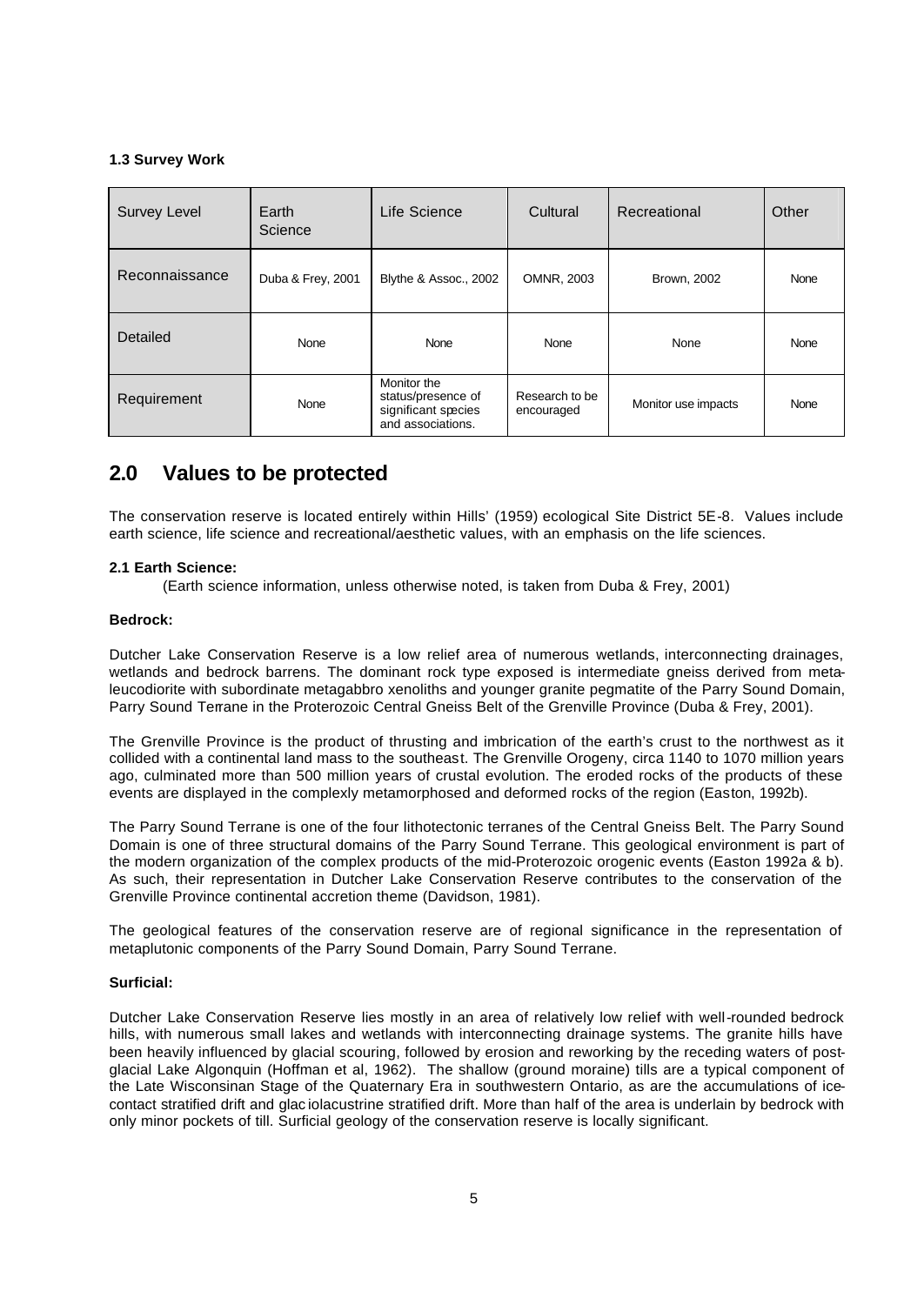#### **2.2 Life Science:**

(Life science information, unless otherwise noted, is taken from Blythe & Associates, 2002)

The conservation reserve is located within Hills' (1959) ecological Site District 5E-8. Life science significance is determined on the basis of the following criteria: representation, diversity, condition, ecological considerations and special features (Crins and Kor, 1998).

#### **Representation:**

Dutcher Lake Conservation Reserve encompasses a large area of forest and rock barrens habitat. Owing to its size, 1,952 hectares, the reserve contains a diversity of botanical and wildlife habitats. Throughout much of the conservation reserve, the topography features relatively flat exposures of granitic bedrock, including two similar landform types, "shallow till and rock ridges" and "rock ridges and shallow till". (Chapman and Putnam, 1984) The surficial topography has also been heavily influenced by glacial scouring, followed by erosion and reworking by the receding waters of post-glacial Lake Algonquin. These factors, in combination with logging activities of the late 19th and early 20th centuries and the influence of one, or more, large post-logging forest fires, has created the present day rock barrens environment of the conservation reserve.

These rock barrens support a sparse forest of stunted red oak *(Quercus rubr*a), red maple *(Acer rubru*m) and a few scattered white pine *(Pinus strobu*s). The wide spacing between the trees and the predominant ground cover of poverty oat grass *(Danthonia spicat* a) and common hairgrass *(Deschampsia flexuos*a) gives this landscape a savannah-like quality. These two species of grass in combination with bracken fern *(Pteridium aquilinu*m), spreading dogbane *(Apocynum androsaemifoliu*m) and low sweet blueberry *(Vaccinium angustifoliu*m) comprise the bulk of the herbaceous plants, which can survive in this harsh nutrient poor environment. Also prevalent are numerous species of lichens such as *Stereocaulon tomentosu*m, *Cladina stellaris* and *Cladina rangiferin*a. The conservation reserve shows evidence of a past fire-dependent ecosystem and evolution towards a similar fire-dependent regime.

Typical of this landscape is invariably a very shallow to a non-existent covering of glacial till soils of the Monteagle Gravelly Sand Complex (Hoffman *et a*l., 1962) with frequently occurring shallow depressions in the bedrock. The shallow pools formed in these depressions have resulted in the formation of micro-wetlands usually less than 100 m<sup>2</sup> — which dot the landscape. These small wetlands produce a thin layer of organic soils over bedrock and sustain an assemblage of hydrophytic species. These are the most numerous of the wetlands found in the conservation reserve. Similar to these small micro-wetlands are the much larger beaver-dependent graminoid/sedge meadows. The dominant species in both of these features are identical: Canada bluejoint grass *(Calamagrostis canadensi*s), woolgrass *(Scirpus cyperinu*s) and nodding sedge *(Carex gynandr*a). In addition, there were several small fen/bog features associated with perched water tables, and to some extent, associated with the activity of beavers. The largest of these, located on Proud Lake, contained typical bog/fen associates, specifically pitcher plant *(Sarracenia purpure*a), sundew *(Drosera*  spp.), and tawny cotton grass *(Eriophorum virginicu*m).

In other low lying areas, where the eroded soils from the original pre-logging soil mantle have accumulated, there are relatively deep deposits of sandy soil. These areas tend to be focused around the east shore of Dutcher Lake and in valleys formed by several faults in the Earth's crust. The forests associated with these areas are relatively immature and sustain stands of white birch *(Betula papyrifer*a), largetooth aspen *(Populus grandidentat*a), balsam fir *(Abies balsame*a), some white spruce *(Picea glauc*a) and white pine *(Pinus strobu*s). The presence and condition of these shade intolerant hardwood species would indicate recent disturbance by fire. The forest understory associated with these deep soil pockets includes a greater diversity of herbaceous plants, such as: wild sarsaparilla *(Aralia nudicauli*s), starflower *(Trientalis boreali*s), long-awned wood grass *(Brachyelytrum erectu*m) and intermediate wood fern *(Dryopteris intermedi*a).

A more mature forest was observed southwest of Belfry Lake in a fault line valley, which forms a series of watercourses and beaver ponds. The north valley slope of the fault line has many large mature white pine and yellow birch *(Betula alleghaniensi*s). The valley floor supports a forest of shade intolerant species such as white birch — indicative of a more recent fire event.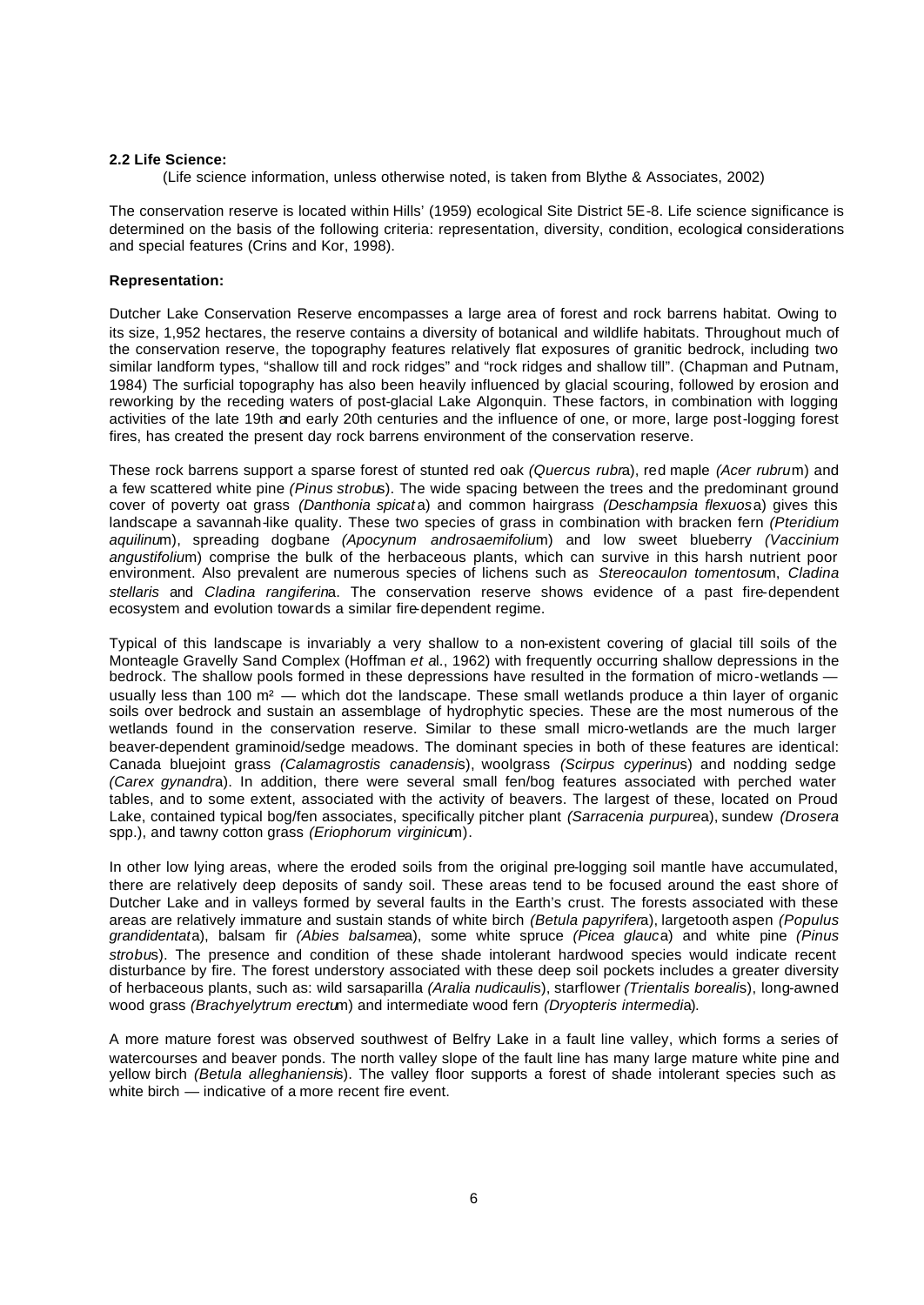The area offers a suitable range of habitats for wildlife species typical to the region, such as: moose (Alces alces), coyote *(Canis latran*s), eastern gray wolf *(Canis lupus lycao*n), beaver *(Castor canadensi*s) and racoon *(Procyon lota).* 

#### **Condition:**

Most of this area shows little evidence of logging, with the exception of some large, desiccated and charred white pine stumps, remnants of a former white pine forest, that may indicate mid-19<sup>th</sup> century harvest activity. There were a few large white pine stumps south of Belfry Lake, probably cut about 20 to 30 years ago. The former skid roads have been kept open by local all-terrain vehicle and snowmobile users.

While there is no access to the conservation reserve on public roads, the majority of the conservation reserve's boundary line is bordered by Crown land where access is possible from the Orange Valley Road to the north and Highway 518 to the south. In some seasons, access is also possible from the Muskrat Valley Road to the east, though private property rights in Lot 33, Concession 1 of Spence Township must be respected.

There are two authorized snowmobile trails touching or crossing through the conservation reserve. The OFSC Trans Ontario Connector trail # C101 runs in a north-south direction along the east side of Dutcher Lake. This trail is joined by the westerly extension of local snowmobile club trail # 804 northeast of the reserve. This secondary trail enters the conservation reserve from the west and skirts the north shore of Belfry Lake.

Snowmobile trails, all-terrain vehicle trails and foot paths in the conservation reserve appear to be maintained periodically as evidenced by chainsaw cuts observed on fallen trees and brush on these trails.

#### **Diversity:**

This headwaters area combines extensive areas of stunted red oak savannah-like barrens, along with a variety of wetland types from micro-wetlands, much larger beaver-dependent graminoid/sedge meadows, and several small fen/bog features associated with perched water tables.

In low lying areas where the eroded soils from the original pre-logging soil mantle have accumulated, there are relatively deep deposits of sandy soil with relatively immature stands of: white birch, largetooth aspen, balsam fir, some white spruce and white pine. A more mature forest with many large mature white pine and yellow birch occurs southwest of Belfry Lake in a fault line valley.

#### **Ecological Considerations**

This conservation reserve encompasses most of a headwaters area, part of the upper watershed of the Seguin River.

The dominance of the red oak savannah-like forest and its periodic abundance of acorn mast crops provide an important source of food for white-tailed deer, black bear and 28 other species of wildlife that eat acorns in central Ontario. The presence of this relatively uncommon forest type, and the mast crop it produces, is critical for the maintenance of local wildlife populations, including populations well beyond the boundaries of the conservation reserve, as birds and large mammals will travel overland to feed on acorns in late summer and autumn.

Dutcher Lake Conservation Reserve is close to two larger conservation reserves: Ahmic Forest and Rock Barrens Conservation Reserve, about 6 kilometres to the north; and Bear Lake Peatland Conservation Reserve, about 6 kilometres to the east. Together with the relatively undisturbed intervening lands, these areas provide travel corridors to allow relatively free passage of wildlife.

Rock barrens habitats, with an abundance of water, scattered shrubs and stunted trees, are favoured as nesting habitats by a large number of bird species. Of particular note, the prairie warbler, a rare species in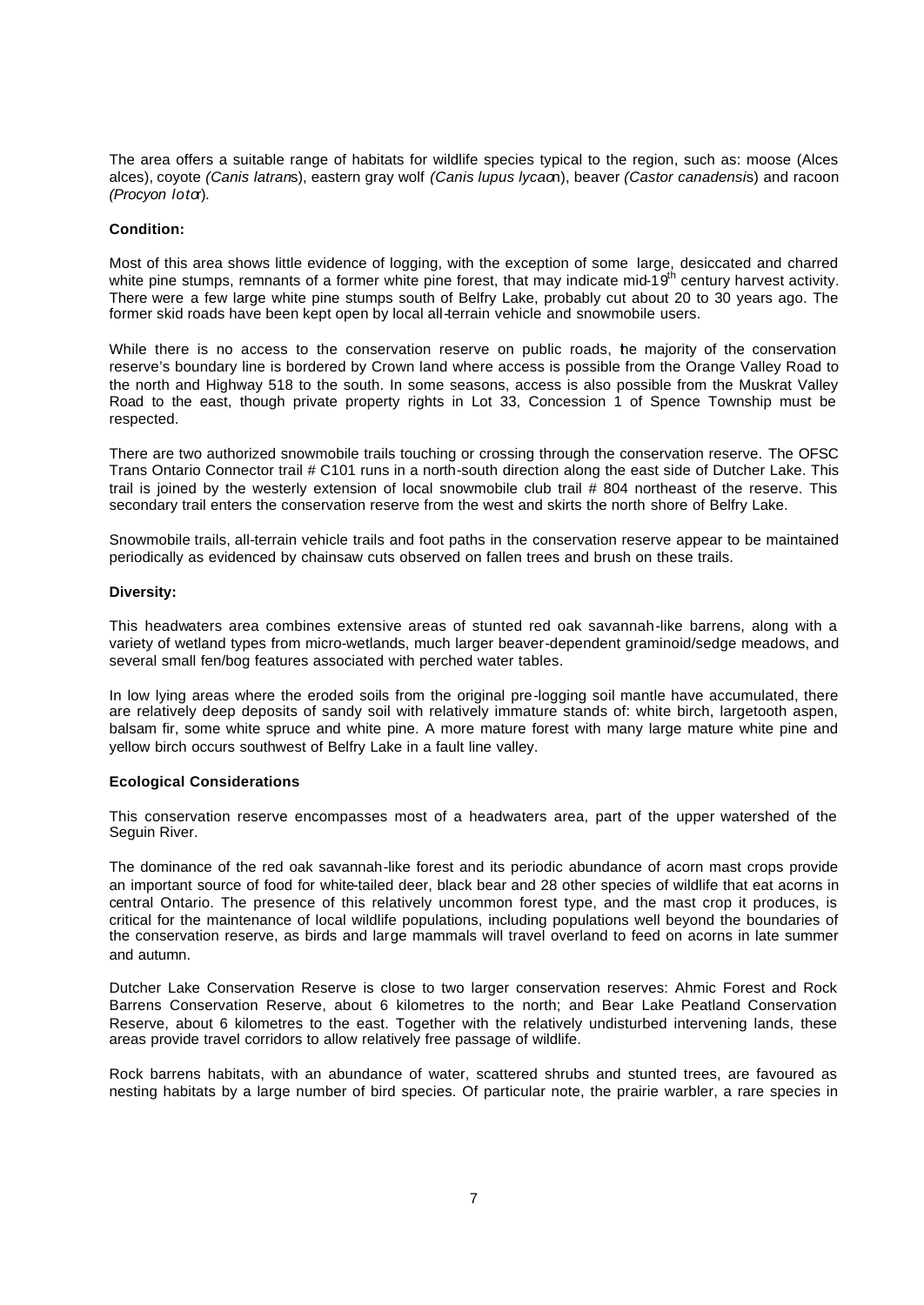Ontario, prefers habitat of this type and is known to nest in the coastal barrens to the west of the conservation reserve.

The mixture of rock barrens, hardwood forests and assorted wetlands, provides a large contiguous area of suitable habitat for several herpetofaunal species including the threatened eastern hognose snake *(Heterodon platyrhi no*s). Although no specimens of this snake were observed during the late summer survey of 2002, several occurrences of eastern hognose snakes have been reported to the west of the conservation reserve along the Blackwater Lake Road.

#### **Special Features:**

The Dutcher Lake Conservation Reserve encompasses most of an upper watershed system, which flows through Belfry Lake into the Manitouwabing River and thence into the Seguin River. This is important as a headwater area, being one of four upper watershed areas of the Seguin River.

Evidence of suitable habitat would suggest that this conservation reserve has high potential to support a population of the provincially and nationally threatened eastern hognose snake.

#### **2.3 Cultural Values:**

While no specific cultural studies or inventories have been undertaken within the conservation reserve, and no major cultural resource values have been evaluated or identified to date, there is physical evidence of early (19<sup>th</sup> century) logging in areas of this conservation reserve (Blythe & Associates, 2002). Recent regional evaluation (OMNR, 2003) shows that this conservation reserve contains areas that have a high potential for cultural heritage sites.

#### **2.4 Recreational/Aesthetic Values:**

Hunting and fishing appear to be the primary recreational activities that have traditionally occurred within the conservation reserve's boundaries.

The conservation reserve supports the usual populations of large and small game. Most hunting activity within the site is focused on white-tailed deer (*Odocoileus virginianus*), moose, and to a much lesser extent, black bear (*Ursus americanus*). There are two recreation camps within the conservation reserve and an additional three are located on adjacent Crown land.

Sport fishing also occurs as a secondary recreational activity. Two of the four lakes within the conservation reserve (Dutcher and Shanty) are known to support recreational fishing (See Section 3.3). Ice fishing is a significant local activity on Dutcher Lake, which is also used by a number of fly-in outfitters as a "remote" lake.

Snowmobiling is a significant recreational activity which takes place within the reserve as an organized sport. As previously noted, there are two snowmobile trails that traverse the site. The OFSC Trans Ontario connector trail # C101 runs in a north-south direction along the east side of Dutcher Lake. This trail is joined by the westerly extension of local snowmobile club trail # 804 northeast of the reserve. This secondary trail enters the conservation reserve from the west and skirts the north shore of Belfry Lake.

There is some evidence of all-terrain vehicle use of the snowmobile trails but little evidence that other allterrain vehicle trails have developed within the conservation reserve. It is expected that there is some use of all-terrain vehicles associated with hunting activity. Owing to the durable nature of the rock barren terrain, little damage is evident.

The biophysical attributes of the conservation reserve lend themselves to nature related activi ties such as bird-watching, hiking, cross-country skiing and snowshoeing, but the degree of use for these activities is, for the most part, unknown since they have a relatively low impact on the landscape, and tend not to be represented by organized user-group associations.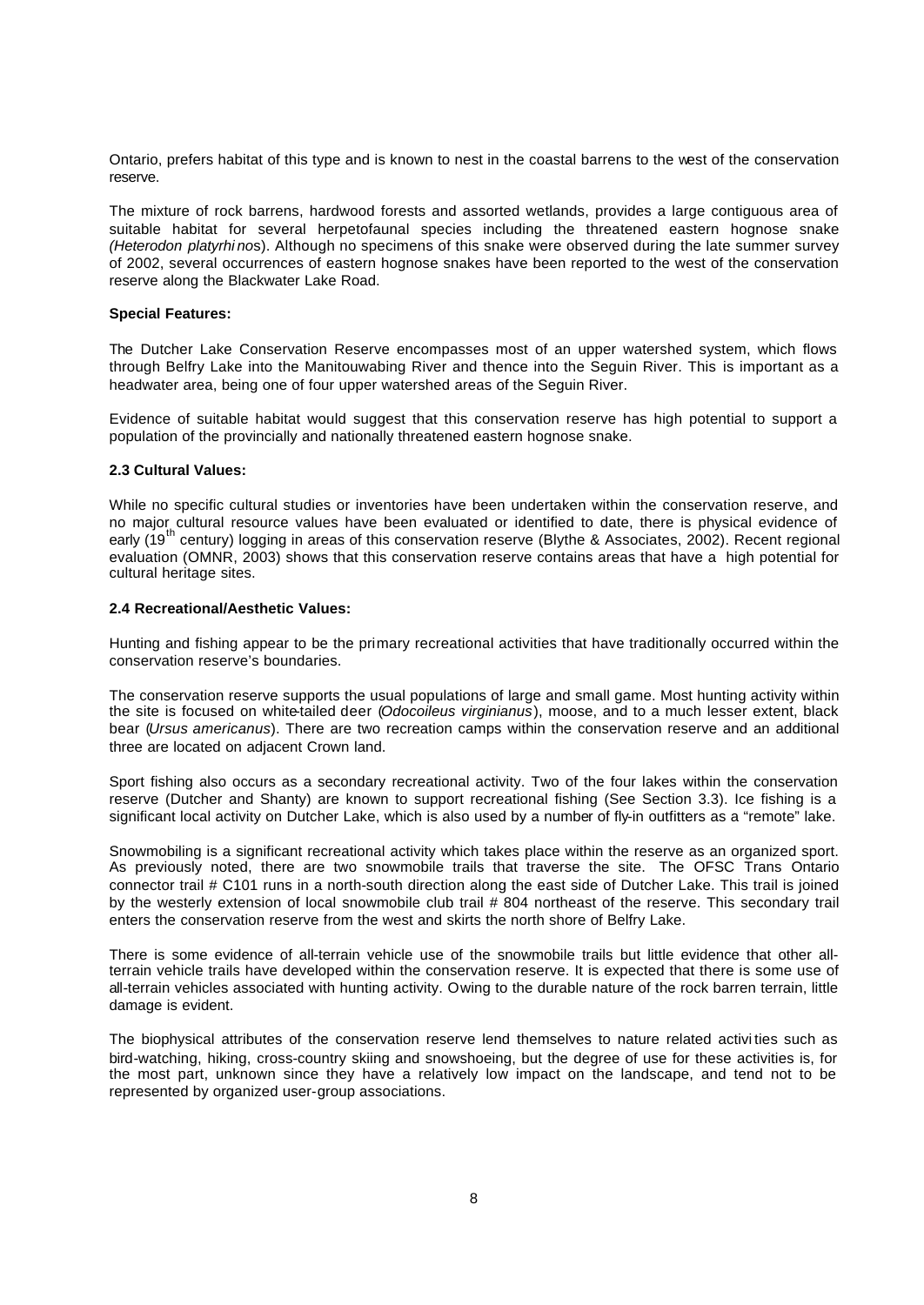## **3.0 Management Guidelines**

#### **3.1 Land Tenure:**

#### **Background:**

Dutcher Lake Conservation Reserve comprises 1,952 hectares of Crown land. It is generally surrounded by Crown land, but private lands abut its boundaries on the east and west sides. Concession road allowances which cross or abut the conservation reserve remain under the authority of the municipality wherein they lie, and are not included as part of the conservation reserve. There is no intent to acquire adjacent private lands for addition to the conservation reserve.

Most of the conservation reserve lies within Bear Management Area PS-49-08. The small portion of the reserve in Monteith Township is within Bear Management Area PS -49-09. Four assigned Bait Fish Blocks, (Monteith 1, Christie 2, McKellar 3, and Spence 4) extend into the conservation reserve. There are four registered traplines that overlap the conservation reserve (PS-88, PS-90, PS-132 and PS-181). There are two authorized recreation camps within the boundaries of the conservation reserve, and three close to, but outside of its boundaries.

Two developed snowmobile trails cross the conservation reserve. Trail C101 is a Trans Ontario Provincial Trail; the other, #804 is a feeder trail. Both are maintained by the Dun-Ahmic Snow Riders Club.

Of particular note is a longstanding Licence of Occupation (dating back to 1887) for flooding rights in Lots 5 to 11, Concession 3 and Lots 10 and 11, Concession 4, in McKellar Township. This Licence of Occupation surrounds Belfry Lake through which this headwaters area drains to the Manitouwabing River, and then into the Seguin River. Furthermore, there is 1914 legislation, "An Act respecting the Town of Parry Sound", which grants flooding rights on the Seguin River to the Town of Parry Sound. This legislation is still in effect and gives the right to flood other waterbodies within this conservation reserve (e.g. Dutcher Lake).

#### **Guideline:**

The sale of Crown lands within the conservation reserve is not permitted. While the *Ontario's Living Legacy Land Use Strategy* provides minor flexibility in this policy, there are no sites adjacent to this conservation reserve which would meet the stipulated criteria.

There are no plans by the MNR to acquire private lands to add to the conservation reserve.

The commercial bear hunting service associated with the current Bear Management Area is allowed to continue. Fur harvest is permitted to continue in the registered trapline areas. The Bait Fish Blocks are currently assigned, and are permitted to continue.

The existing recreation camps within the conservation reserve are permitted to continue. They may be eligible for "enhanced" tenure, but are not eligible for purchase of land. (See Appendix 4)

New recreation camps are not permitted.

The pre-existing flooding rights within the conservation reserve area are recognized as a continuing right.

#### **3.2 Development:**

#### **Background:**

The conservation reserve is located west of the Nipissing Road, south of the Orange Valley Road and north of Hwy. 518. There is no public road access into the conservation reserve.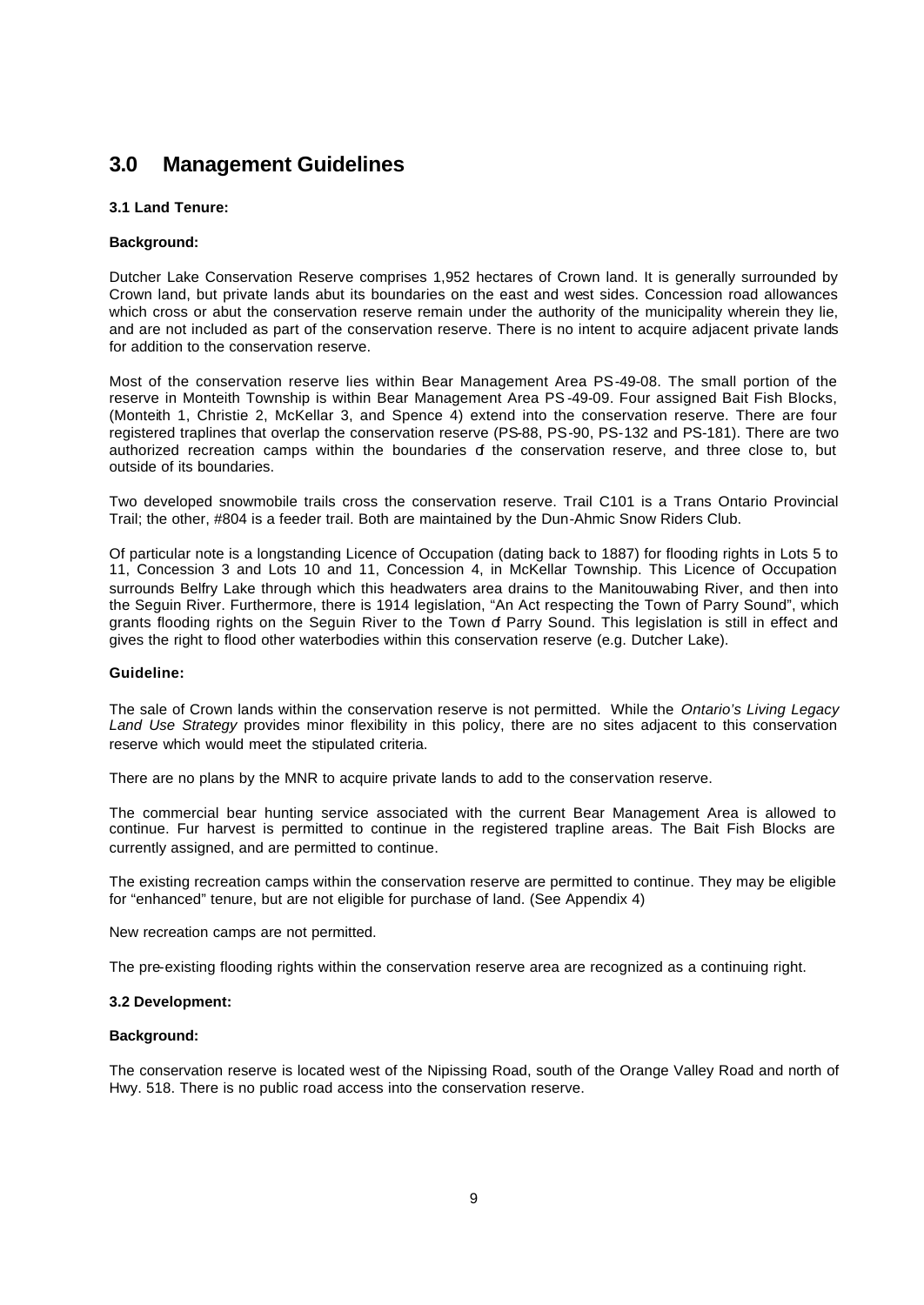There are no Crown owned buildings or other facilities within the conservation reserve; there may be an existing trapper's cabin. Two snowmobile trails pass through the conservation reserve. The OFSC Trans Ontario Connector trail # C101 runs in a north-south direction along the east side of Dutcher Lake. This trail is joined by the westerly extension of local snowmobile club trail # 804 northeast of the reserve. This secondary trail enters the conservation reserve from the west and skirts the north shore of Belfry Lake.

#### **Guideline:**

New roads for resource extraction and/or private use will not be permitted, nor will additions to existing roads, or up grading of existing roads be permitted. There is no intention to develop roads outside of the conservation reserve to improve access to this site.

No mineral exploration is permitted within this conservation reserve. This policy decision is based on a commitment made by the Ministry of Natural Resources and the Ministry of Northern Development and Mines in March 2002. This policy direction replaces that identified in the 1999 *Ontario's Living Legacy Land Use Strategy* (OMNR 1999), which stated that controlled mineral exploration would be permitted in new conservation reserves which were identified as having provincially significant mineral potential.

In general, existing authorized recreational trails may be permitted to continue in conservation reserves as long as they do not impair the natur al features and values for which the area is identified and as long as there are no significant environmental impacts. Accordingly, the two authorized snowmobile trails continue to be authorized, but their use will be monitored to ensure that conservation reserve values are not being adversely impacted. Additional recreational trails are not encouraged, but may be considered on a case by case basis. Public consultation will be an important part of the consideration of any new trails, and they would also be required to comply with Procedural Guideline B – Land Uses – Test of Compatibility (Appendix 1).

The pre-existing legislation and Licence of Occupation (See Section 3.1) affecting the conservation reserve gives the licencees a grandfathered right to control the water levels within the Seguin watershed. If the time comes that these rights are exercised, MNR will work with the Town of Parry Sound to ensure that any works are carried out so as to protect site values to the extent feasible.

While there is no intent at present to provide or permit any new development in this conservation reserve that would require lighting, should this be considered at some point in the future the MNR will not allow unnecessary, undirected light pollution. This commitment recognizes the wilderness values provided by a pristine night sky.

#### **3.3 Recreational Activities:**

#### **Background:**

Existing recreational uses include hunting, snowmobiling and some all-terrain vehicle use. Most hunting activity in the conservation reserve focuses on white-tailed deer, moose and black bear. There are two authorized recreation camps within the boundaries of the conservation reserve, and three close to, but outside of its boundaries. Other hunting use originates locally.

There are four lakes within the conservation reserve (Dutcher, Shanty, Belfry and Proud). Two of them are known to support recreational fishing: Dutcher Lake contains lake whitefish (*Coregonus clupeaformis*), smallmouth bass (*Micropterus dolomieui*) and Cisco (*Coregonus artedii*); Shanty Lake contains largemouth bass (*Micropterus salmoides*). Ice fishing is a significant local activity on Dutcher Lake, and it is also used by a number of fly-in outfitters as a "remote" lake.

Two authorized recreational trails cross the conservation reserve (See Section 3.3). In addition to snowmobiling, some all-terrain vehicle use occurs on those trails. There may also be unauthorized all-terrain vehicle trails used in association with hunting activity.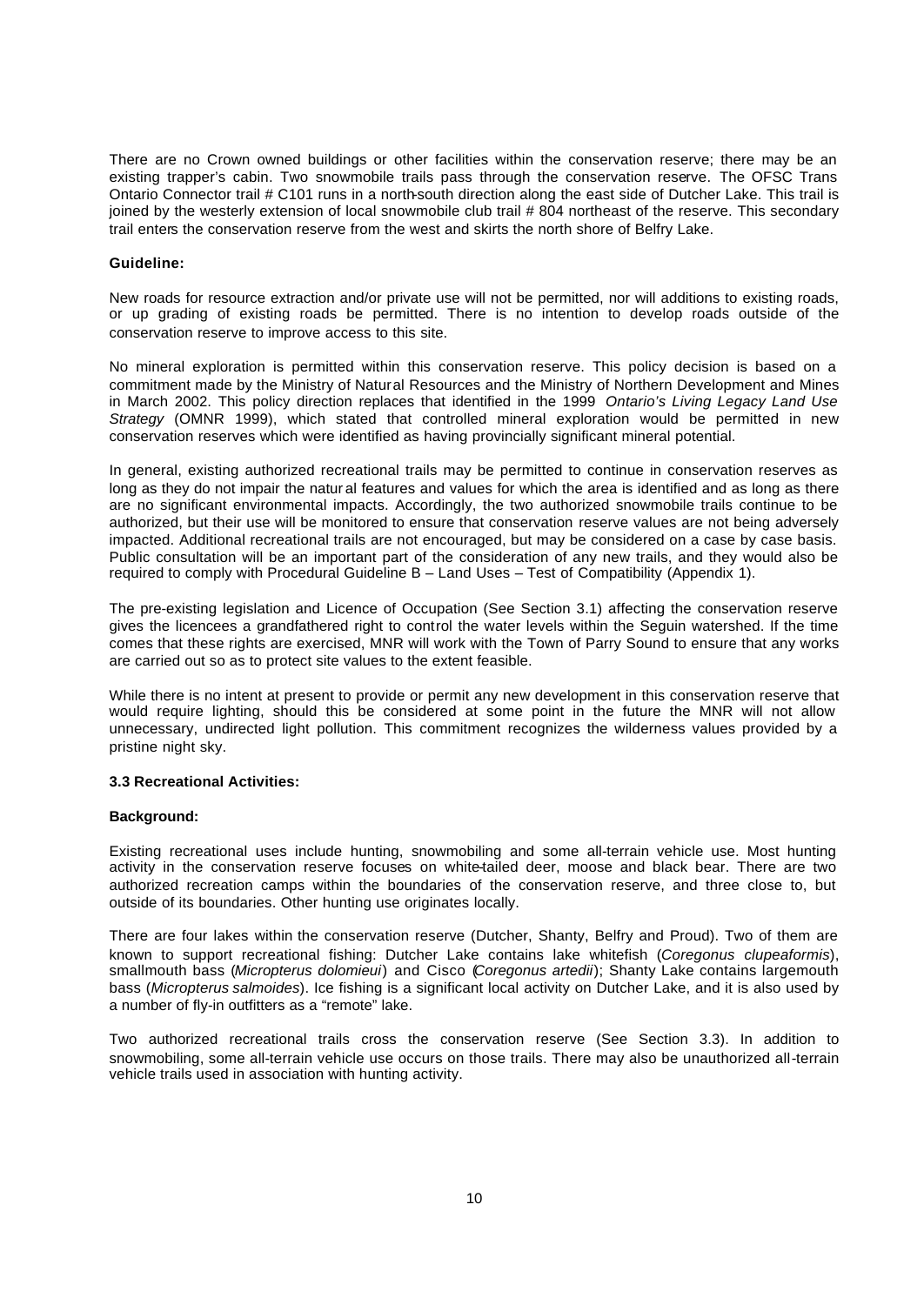There is little evidence of the use of the conservation reserve by hikers, birdwatchers, canoeists, mountain bikers, skiers, or snowshoers.

#### **Guideline:**

Hunting and fishing are permitted to continue within the conservation reserve.

Recreational use such as hiking, wildlife viewing, snowshoeing, and cross-country skiing, while currently very limited in extent and therefore not managed, will be allowed to occur in the conservation reserve.

The existing authorized snowmobile trails will continue to be authorized, Off-trail use of snowmobiles and allterrain vehicles is only permitted for the direct retrieval of game. Trail and off-trail use will be monitored to ensure that the conservation reserve values are not being adversely impacted.

New recreational trails or changes to the existing routes are not permitted without prior MNR authorization. New trails are not encouraged, but, may be considered on a case by case basis provided they meet the Procedural Guideline B - Land Uses - Test of Compatibility (Appendix 1) and the MNR's Environmental Assessment Act requirements.

The use of pre-existing unauthorized recreational trails, and any increase in use of all-terrain vehicles, will be monitored to ensure that conservation reserve values are not being adversely impacted. Depending on the results of monitoring, some trails may need to be redirected from sensitive areas or eliminated completely. Otherwise, there is no intent to mark or upgrade such trails

New recreational activities will be considered on a case by case basis provided they are consistent with maintaining the values of the conservation reserve and comply with Procedural Guideline B - Land Uses - Test of Compatibility (Appendix 1). Emphasis will be placed on activities that have a low impact on the environment of the conservation reserve.

#### **3.4 Commercial Activities:**

#### **Background:**

There has been no recent commercial forest harvesting or mining activity within the conservation reserve.

There are currently four registered traplines covering this conservation reserve. The guiding of non -resident bear hunters is authorized through the Bear Management Areas, and bait fish harvesting is authorized through Bait Fish Block licences within the conservation reserve.

#### **Guideline:**

Fur harvesting, bear hunting services and bait fish harvesting operations are allowed to continue within the conservation reserve.

Mineral exploration is not allowed in this conservation reserve, as discussed in Section 3.2.

Conservation reserve regulations do not permit mining, commercial forest harvesting, hydroelectric power development, the extraction of aggregate and peat or other industrial uses (Public Lands Act, Ontario Regulation 805/94). Other new commercial activities must meet the requirements of Procedural Guideline B (see Appendix 1).

The pre-existing flooding rights (See Section 3.1) in the conservation reserve give the licencees a grandfathered right to control the water levels within their licence area. Therefore, while hydroelectric power generation is generally not permitted in conservation reserves, the grandfathered flooding rights result in a potential for such development in this particular conservation reserve. Research and studies focussing on assessing the potential for such development and its potential impact on conservation reserve values and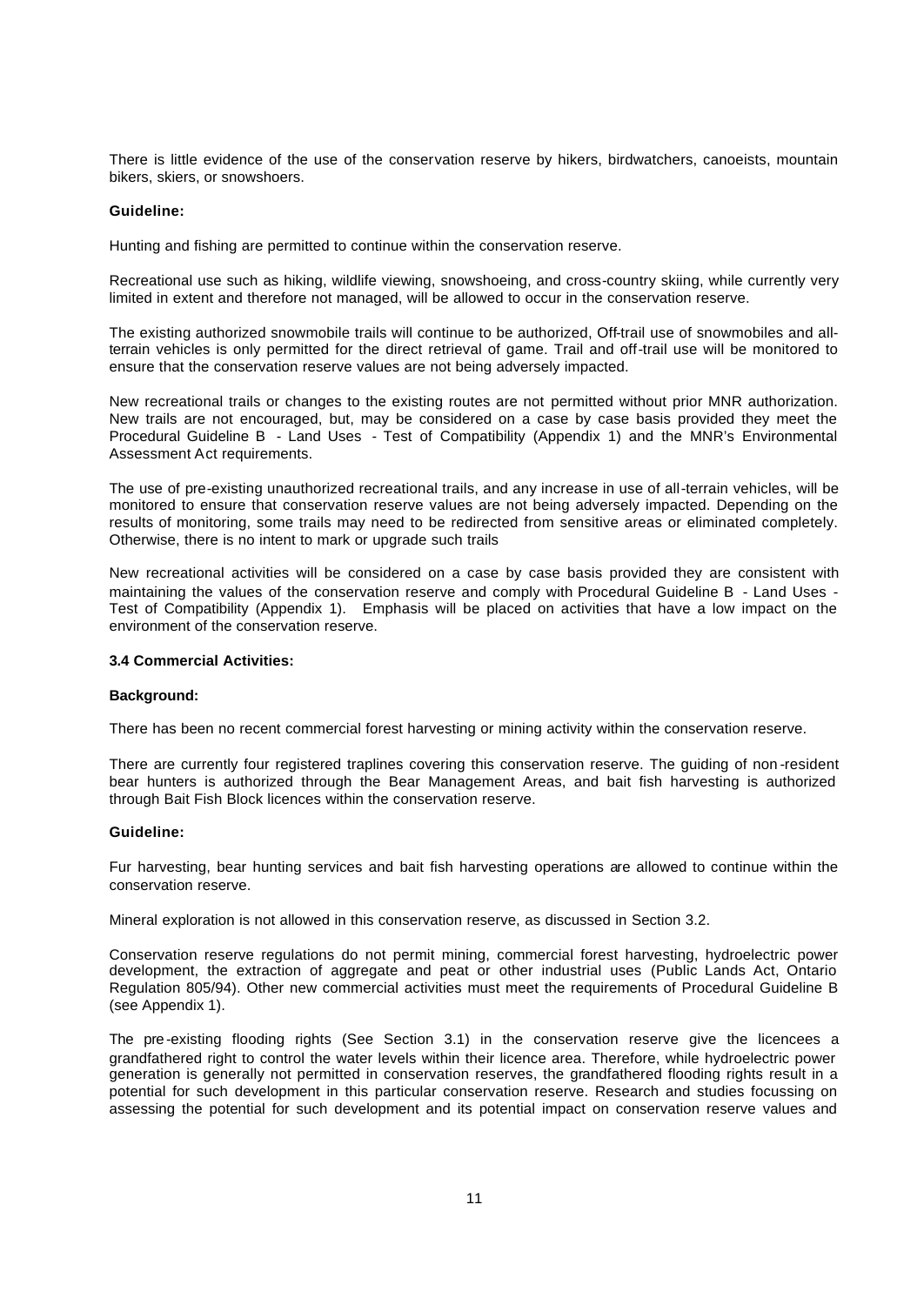headwater characteristics will be encouraged, with a view to developing mitigating measures if the time comes that these rights are exercised.

#### **3.5 Aboriginal Interests:**

#### **Background:**

This site is located within the area of the Robinson – Huron Treaty of 1850, and as such the general area of this conservation reserve is known to be of interest to various First Nations.

#### **Guideline:**

The regulation and management of this conservation reserve will not impede the exercise of existing aboriginal or treaty rights. These rights include hunting, fishing, fur harvesting, gathering of plants for a variety of purposes, and the use of ceremonial sites. It is recognized that the manner in which they were carried out in the past, but has evolved over time with changes in technology.

While there are no existing First Nation land claims that extend to this site, it is recognized that at some point in the future there is a possibility of a land claim in this area. If such a land claim is determined to be valid, the Conservation Reserve designation is not irreversible and does not preclude consideration of these lands in the settlement of a claim.

#### **3.6 Natural Resource Stewardship:**

Vegetation management for specific purposes (other than historic logging) is not known to have occurred in the past. Wildlife and fisheries management has been occurring according to the prevailing policies and legislation.

The emphasis will be on ensuring that the natural values of the conservation reserve are not negatively affected by current and future activities. Therefore, applications for new specific uses will be carefully studied and reviewed. Necessary studies may be undertaken by proponents, the Ministry, and/or partner organizations.

#### **Guideline – Vegetation:**

The nature of the bedrock topography with its shallow coverings of glacial till, the logging activities of the late 19th and early 20th centuries and the influence of one, or more, large post-logging forest fires, have created the present day rock barrens environment of the conservation reserve. The general lack of soil, the exposed bedrock barrens, and the dominance of the red oak savannah-like habitat, make this conservation reserve a good example of a fire-dependent ecosystem.

The intent of this site is to allow the existing vegetation communities to evolve naturally. The Ministry will continue to monitor for the status/presence of significant species and associations.

The OMNR recognizes fire as an essential process fundamental to the ecological integrity of this conservation reserve. In accordance with existing conservation reserve policy and the Forest Management Strategy for Ontario, forest fire protection will endeavour to use "light on the land" techniques, which do not unduly disturb the landscape, in this conservation reserve. Examples of light on the land techniques may include limiting the use of heavy equipment, and limiting the number of trees felled during fire response efforts. Input from the local MNR Area Supervisor would be solicited if a forest fire threatens the area. Opportunities for prescribed burning to achieve resource management objectives may be considered. Plans for any prescribed burning will be developed in accordance with the OMNR Prescribed Burn Planning Manual.

Programs may be developed to control forest insects and diseases in the conservation reserve where these threaten significant values in or adjacent to the site. Where insects or disease threaten significant values, in or adjacent to the site, control will be directed as narrowly as possible to the specific insect or disease. Biological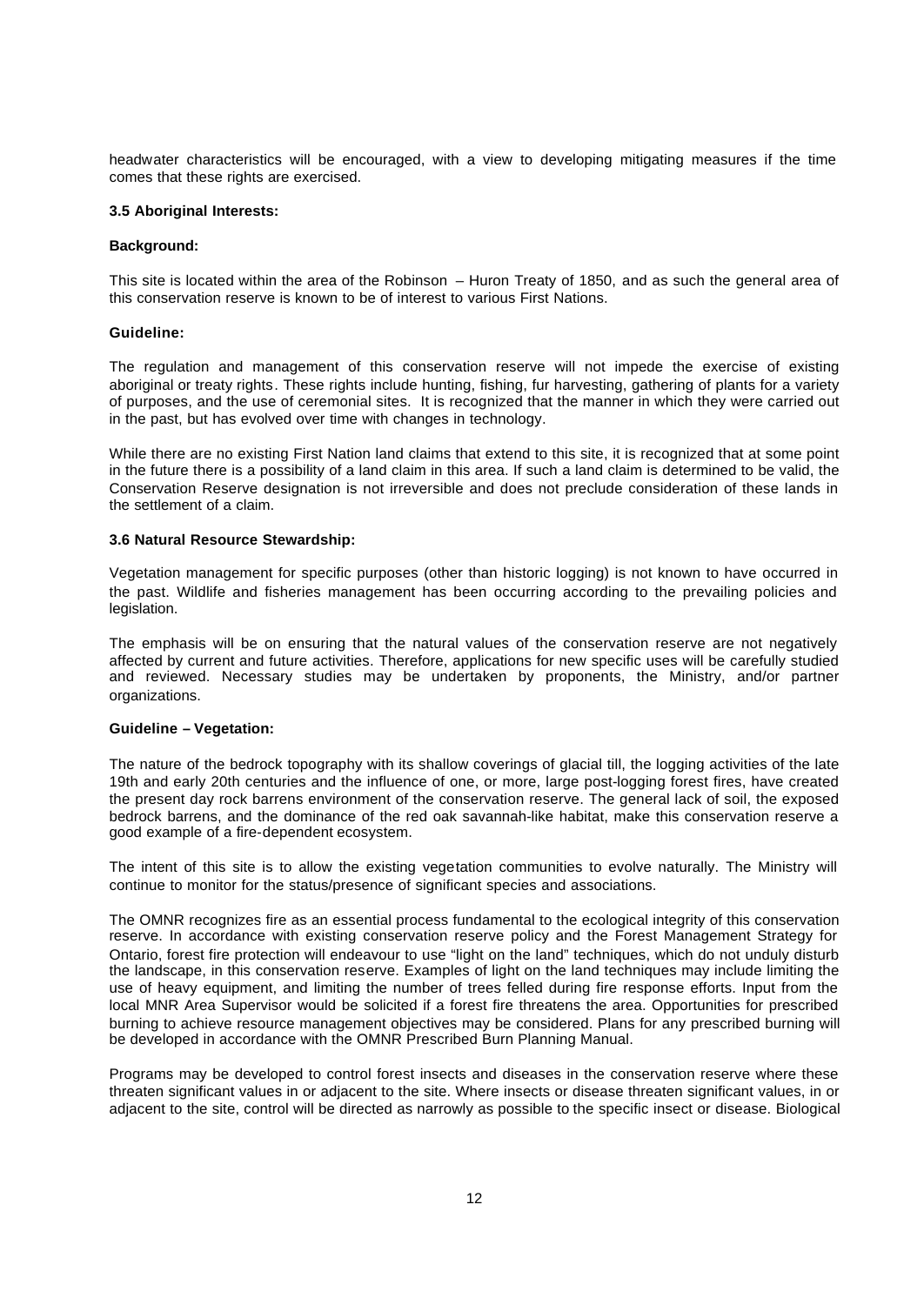control will be used wherever possible. In all cases, regard shall be had for Procedural Guideline B (see Appendix 1).

#### **Guideline – Wildlife and Fisheries:**

Hunting and fishing within Dutcher Lake Conservation Reserve will be guided by the relevant Ontario hunting and fishing regulations. Fur harvesting and bait fish harvesting will be managed through the maintenance of the current licensing system.

The Ministry will monitor the impacts of activities of snowmobile trails and the increasing use of all-terrain vehicles on the natural values of the conservation reserve.

#### **3.7 Cultural Resource Stewardship:**

#### **Background:**

There is evidence of early logging throughout this conservation reserve. However, no specific studies or inventories have been undertaken within the site, and no specific significant cultural resource values have been evaluated or identified to date. Recent regional evaluation (OMNR, 2003) shows that this conservation reserve contains areas that have a high potential for cultural heritage sites.

#### **Guideline:**

Should the MNR consider either carrying out or permitting new structural development, significant clearing of vegetation or altering of land within this conservation reserve, the MNR will adhere to the cultural heritage resource screening process as is identified in its Memorandum of Understanding (MOU) with the Ministry of Tourism, Culture and Recreation (MTCR). While the purpose of this MOU is to provide a process to identify and protect cultural heritage resources when the MNR is reviewing work permits or disposing of Crown rights under the authority of the Public Lands Act, Ontario Regulation 805/94, the considerations and criteria would also enable the MNR to identify high potential cultural heritage areas for other purposes within conservation reserves. If the screening process indicates that the site of a proposed activity is within an area of high cultural heritage potential, the MNR will consult with the MTCR to determine the appropriate cultural heritage assessment requirements and will undertake a preliminary archaeological assessment if appropriate.

Interested partners will be encouraged to undertake inventories, studies, and research to document the First Nations, resource harvest/management and recreation history in the area. The MNR will discuss the appropriateness of archaeological assessment with local First Nations and the Ministry of Tourism, Culture and Recreation.

#### **3.8 Client Services:**

#### **Background:**

Access to the conservat ion reserve has generally been confined to traditional uses for the current commercial and recreational activities. There are no Crown facilities or services developed on or adjacent to the conservation reserve. The information fact sheet for this conservation reserve is currently available to the public through the Parry Sound District Office, or via the Internet at www.ontarioslivinglegacy.com.

#### **Guideline:**

The focus will remain on low key information and self-interpretation of conservation reserve values and features. Consideration will be given to the preparation of an information brochure (with map) to highlight the features for which the area was identified and appropriate uses to ensure the protection of those features.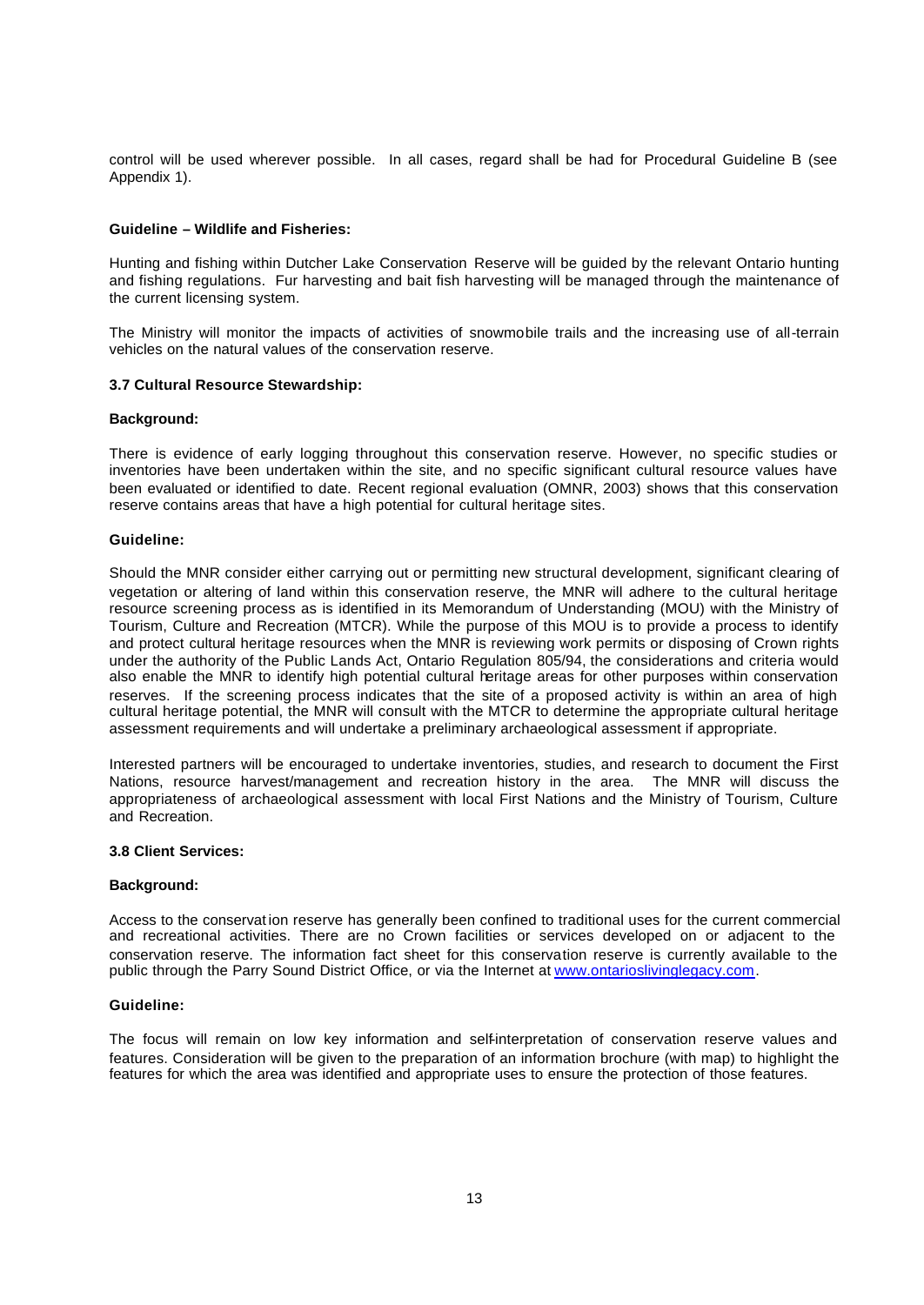Consideration will be given to the strategic location of identity signs where the authorized snowmobile trails cross the conservation reserve boundaries, and where other trails approach or cross the conservation reserve boundary. There are no other plans for structural development within this conservation reserve.

#### **3.9 Research:**

#### **Background:**

Research to date has included a number of reconnaissance surveys to document earth science, life science and recreation values.

#### **Guideline:**

Research focussing on the assessment of use/activity impacts on sensitive species and habitats will be encouraged. Research and studies that examine the potential impact of the exercising of grandfathered flooding rights, and that explore mitigating measures, will also be encouraged.

All research will be carried out in a non-destructive manner. Research proposals must follow Procedural Guideline C – Research Activities in Conservation Reserves (Appendix 3).

#### **3.10 Marketing:**

#### **Background:**

There has been no marketing of this conservation reserve to date. Promotion and information about this site has been primarily through the *Ontario's Living Legacy* planning process and recent MNR Parry Sound District public consultation regarding the boundaries of this site.

#### **Guideline:**

Marketing activities of this conservation reserve will be kept to a minimum.

### **4.0 Implementation**

Administrative responsibility for this conservation reserve belongs to the Parry Sound Area Office of the Parry Sound District of the Ministry of Natural Resources. The Area Office will continue to have the custodial care of Dutcher Lake Conservation Reserve. Emphasis will be placed on awareness information highlighting reserve values, and monitoring and managing the current approved uses.

Priorities will include:

- Ensure compliance to pres cribed management policies of the approved SCI;
- GPS location of existing trails and classify their status and condition;
- Monitor and evaluate recreational and commercial use levels and impacts;
- Encourage research and studies that examine the potential impact of the exercising of grandfathered flooding rights and that explore mitigating measures;
- Encourage further inventory and research of the significant life science resources of the conservation reserve;
- Encourage research about use/ ctivity impacts on wildlife species and habitats;
- Support cooperative ongoing education of resource users with respect to resource and land stewardship values, in order to maintain the ecological integrity of the site and to provide long term recreational opportunities; and
- Provide client services (e.g. brochure or fact sheet) at nearby MNR offices.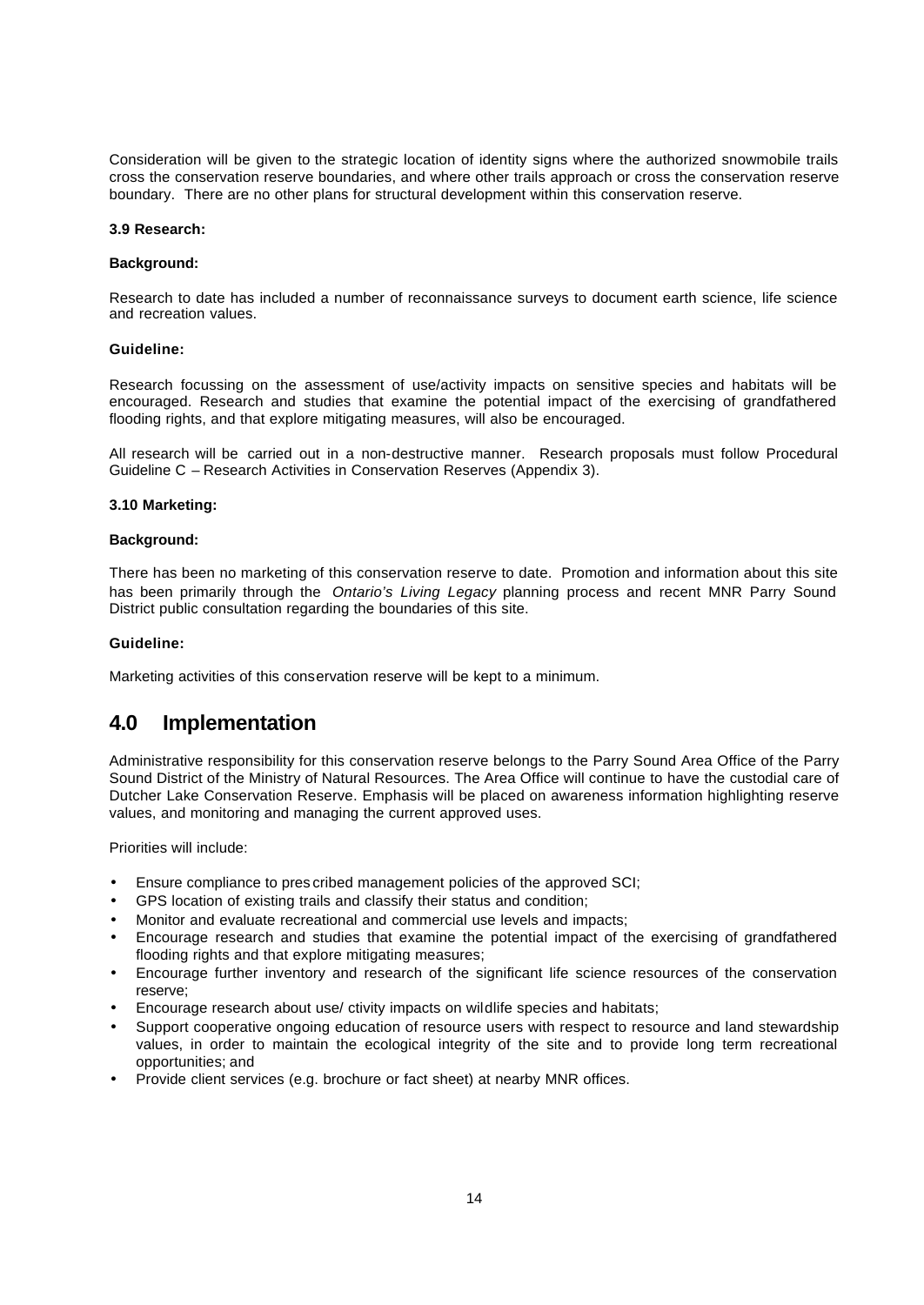### **5.0 Review and Revision of the Statement of Conservation Interest**

This Statement of Conservation Interest will be amended through a standard process of minor and major amendments. Minor amendments will be processed in a relatively informal manner and will require the approval of the Area Supervisor. These amendments will deal with uses and activities that do not affect any of the policies in this SCI (e.g. new uses and/or activities that are consistent with existing permitted uses).

Uses and/or activities that were not anticipated in the approved SCI and which may have an impact on the values of the reserve will require a major amendment. This will include an opportunity for pu blic comment and input, will require the approval of the District Manager and Regional Director.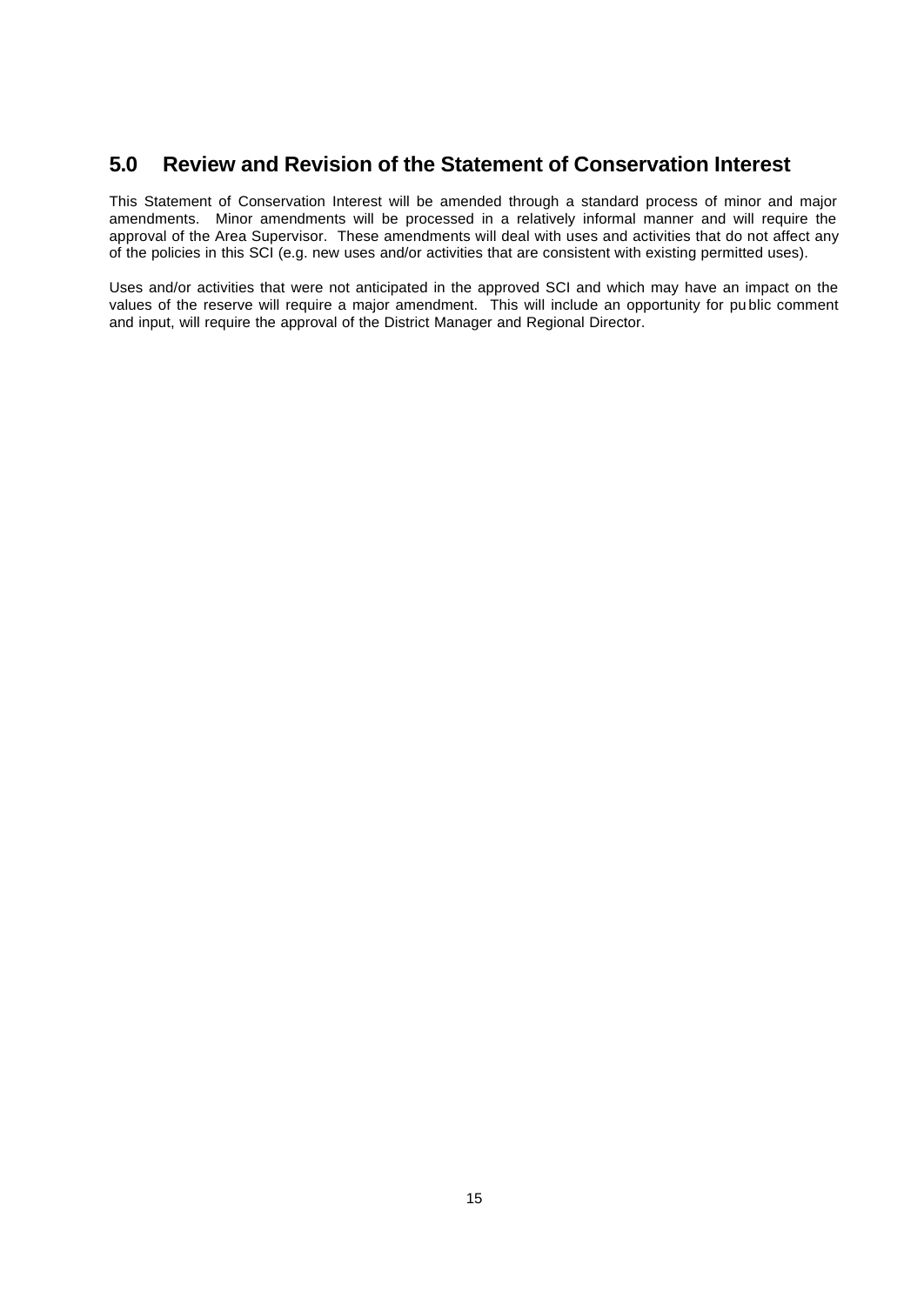### **6.0 References**

- Blythe, C. and Associates. 2002. Natural Heritage Area Life Science Checksheet Dutcher Lake Conservation Reserve. OMNR, Parry Sound.
- Brown, B. 2002 Recreation Resource Inventory Report. Dutcher Lake Conservation Reserve. OMNR Parry Sound.
- Brunton, D. F. 1992. Life Science Areas of Natural and Scientific Interest in Site District 5E-8. OMNR, Algonquin Region, Huntsville.
- Chapman, L. J. 1975. The Physiography of the Georgian Bay-Ottawa Valley Area of Southern Ontario. Ontario Division of Mines, GR 128, 35p. Accompanied by Map 2228, scale 1 inch to 4 miles or 1:253,440.
- Chapman, L. J. and Putman, D. F. 1984. Ontario Geological Survey, Special Volume 2. The Physiography of Southern Ontario. Ontario Ministry of Natural Resources

1984. Ontario Geological Survey, Special Volume 2, The Physiography of Southern Ontario, Third Edition. OMNR.

- Crins, W. J. and Kor, P. S. G. 1998. Natural Heritage Gap Analysis Methodologies Used by the Ontario Ministry of Natural Resources. Unpublished Paper. Peterborough: OMNR.
- Davidson, R. J. 1981. A framework for the conservation of Ontario's earth science features. Ontario Ministry of Natural Resources, Toronto, 262 p.
- Duba, D. and Frey, E. D. 2001. C99 Dutcher Lake Conservation Reserve. Earth Science Report, OMNR Peterborough.
- Easton, R. M. 1992a. The Grenville Province and the Proterozoic history of central and southern Ontario; in Geology of Ontario, Ontario Geological Survey, Special Volume. 4, Part 2, p.715-904.
	- 1992b. Tectonic evolution of Ontario. Part 3: Mesoproterozoic evolution of the southeast margin of Laurentia; in Geology of Ontario, Ontario Geological Survey, Special Volume 4, Part 2, p.1302-1314.
- Hills, G. A. 1959. A Ready Reference to the Description of the Land of Ontario and its Productivity. Ont. Dept. of Lands and Forests, Division of Research, Maple, Ontario.
- Hoffman, D. W., Wicklund R. E. and Richards, N. R . 1962. Soil Survey of Parry Sound District. Report No. 31 of the Ontario Soil Survey. Research Branch, Canadian Department of Agriculture and the Ontario Agricultural College.
- Kor, P. S. G. and Delorme, R. J. 1989. Quaternary Geology of the Magnetawan Area, Southern Ontario: Ontario Geological Survey, Preliminary Map P. 3134, Scale 1:50,000
- Noble, T. W 1983. Biophysiographic Analysis, Site Region 5E, Algonquin Region, Ministry of Natural Resources. Algonquin Region, Huntsville.
- Ontario Ministry of Natural Resources. 1999. Ontario's Living Legacy: Land Use Strategy. Queen's Printer for Ontario.
- Ontario Ministry of Natural Resources. 2003. Cultural Heritage Registered Site Reserves and Areas of High Potential, Parry Sound District, Scale 1:150000.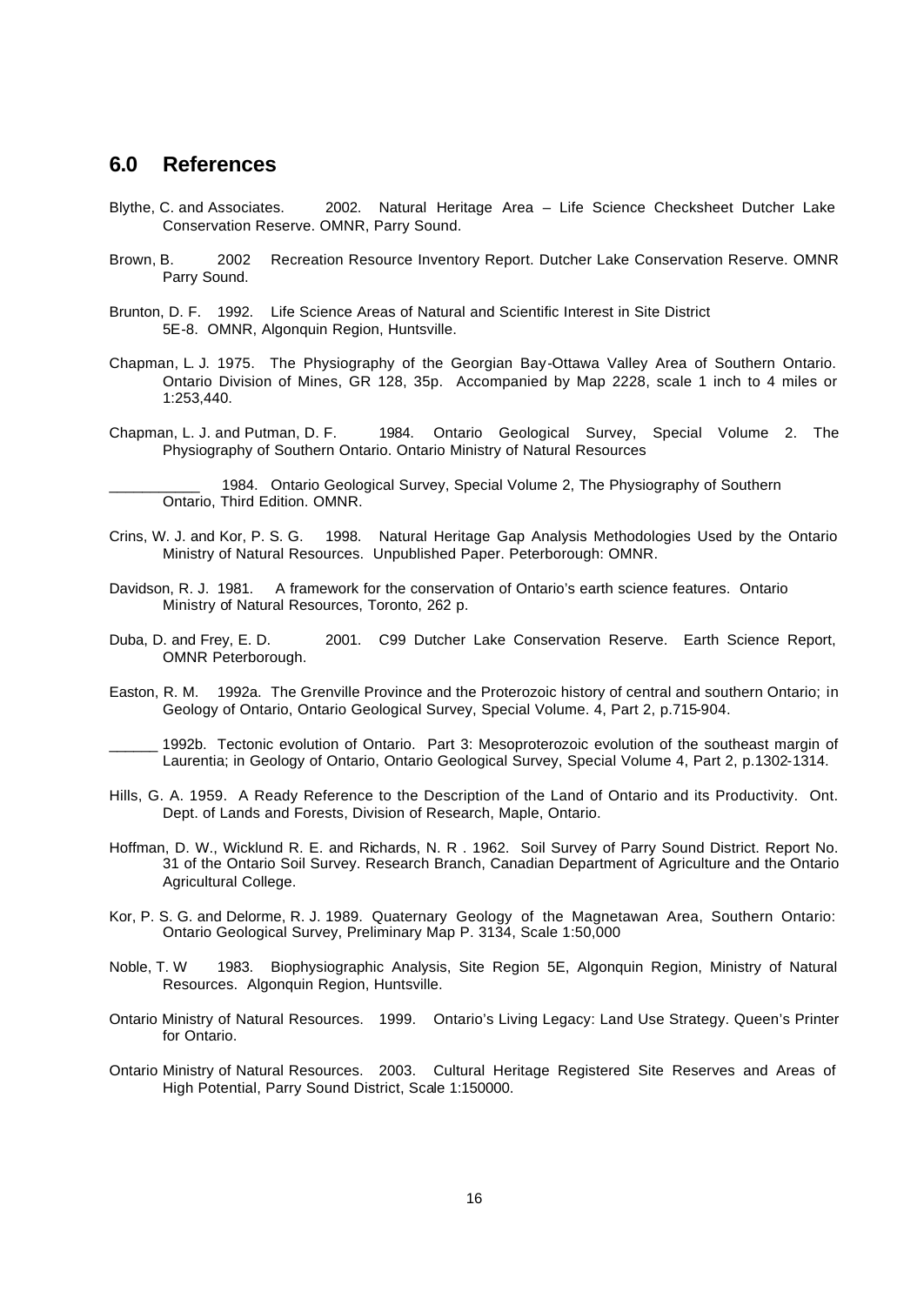## **APPENDICES**

## **Appendix 1 Procedural Guideline B – Land Uses – Test of Compatibility (PL Procedure 3.03.05)**

The conservation reserve policy provides broad direction with regard to the permitted uses. The policy provides **only an indication** of the variety of uses that will be considered acceptable in conservation reserves. The only caution is that **"any new uses, and commercial activities associated with them, will be considered on a case by case basis, and, they must pass a test of compatibility to be acceptable.**" What does a 'test of compatibility' mean?

An examination of this must start from the premise of why an area is set aside – specifically, its representative natural heritage values. Criteria are then identified to guide compatibility considerations. These criteria apply to the long-term acceptability of both existing uses and new uses.

1. **Conformity to SCI/RMP:** SCI describe values for which an area has been set aside and the range of appropriate uses that will be permitted in the area. SCI may also speak to the acceptability of other 'new' uses currently not occurring in the area.

The first 'test' is: "do proposed new land uses and/or commercial activities conform to the direction of the SCI/RMP for the conservation reserve? Would the new use(s) depart from the spirit of appropriate indicator land uses in the SCI/RMP?"

- 2. **Impact Assessment:** If the proposed use(s) pass test 1 it is important to determine their impact on the area before they are approved. This should include the following:
- Impact on **natural heritage values:** "will the new use(s) impact any natural values in the area? If so how and to what degree? Is it tolerable?"
- Impact on **cultural values:** "will the new use(s) impact an historical or archaeological values in the area?"
- Impact on **research activities:** "will the new use(s) affect research activities in the area?"
- Impact on **current uses:** "will the new use(s) have any negative impact on the array of current uses?"
- Impact on **area administration:** "will the new use(s) increase administrative costs and/or complexity?" (For example, the cost of area monitoring, security and enforcement).
- Impact on **accommodating the use outside** the conservation reserve: "Could the use(s) be accommodated as well or better outside the conservation reserve?"
- Impact on **socio-economics of the area:** "will the new use(s) affect the community(ies) surrounding the area in a positive or negative way?" (For example, will the new use make an area less remote thereby affecting a local tourism industry that is dependent on the area's remoteness for its appeal?"
- Impact on **area accessibility:** "does the new use(s) give someone exclusive rights to the area or a portion of the area to the exclusion of other existing uses?"

The following table (Appendix 2) provides a **guide of indicator uses** for the consideration of uses that may be permitted within conservation reserves. For any specific conservation reserve that test of compatibility should be applied to determine which specific uses are acceptable.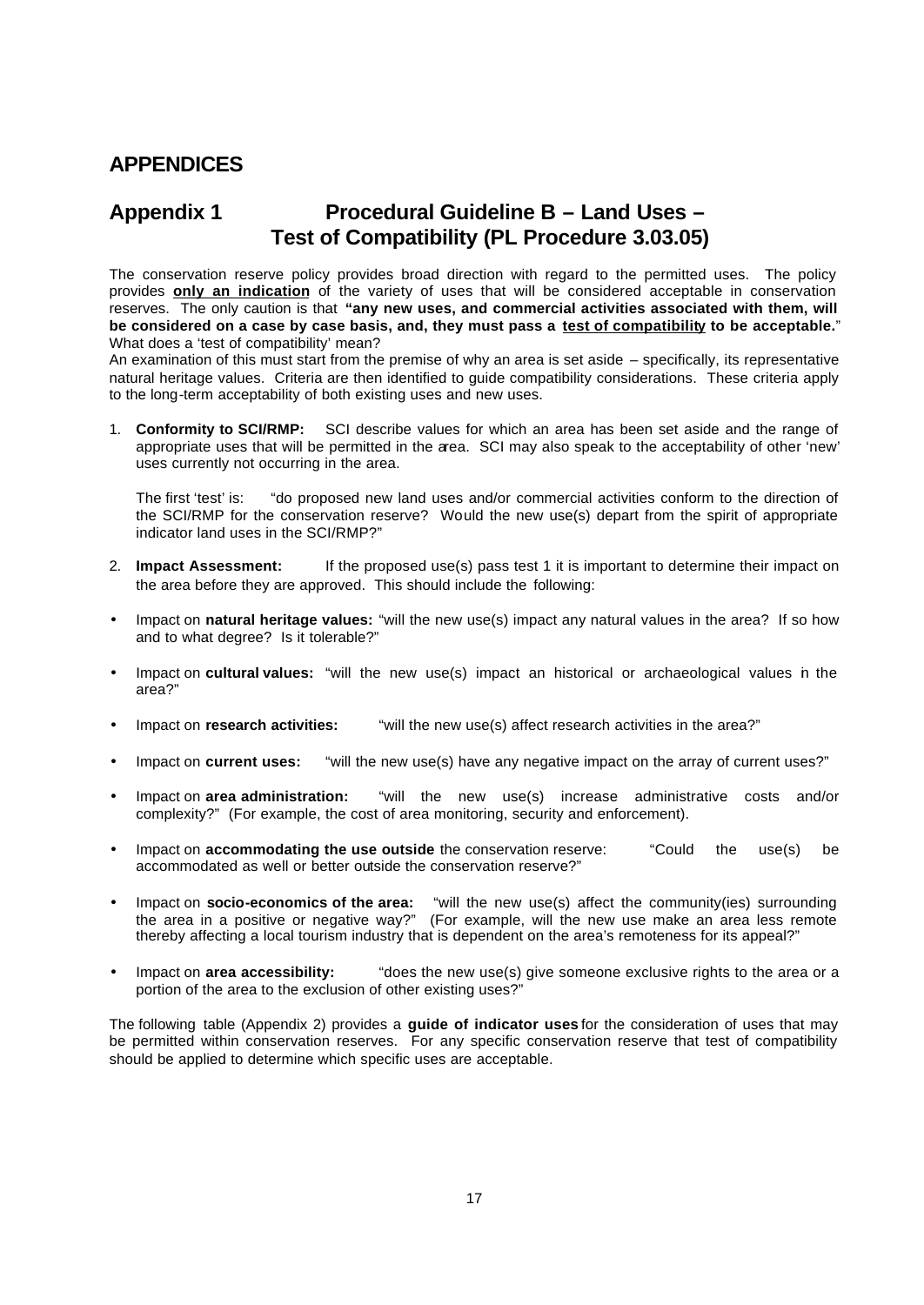## **Appendix 2 Indicator Uses for Conservation Reserves: Generic and Specific**

| <b>Activities</b>                                     | <b>Generic Policy</b><br>Permitted? $Y = yes$ ,<br>$N = no$ , $M = maybe$ |                                      | <b>Specific Application in</b><br><b>Dutcher Lake</b><br><b>Conservation Reserve</b> |  |  |
|-------------------------------------------------------|---------------------------------------------------------------------------|--------------------------------------|--------------------------------------------------------------------------------------|--|--|
|                                                       | <b>Existing</b>                                                           | <b>New</b>                           |                                                                                      |  |  |
| <b>Recreation</b>                                     |                                                                           |                                      |                                                                                      |  |  |
| Sport fishing                                         | Y                                                                         | Υ                                    | Y                                                                                    |  |  |
| Sport hunting                                         | Y                                                                         | Y                                    | Ÿ                                                                                    |  |  |
| Food gathering                                        | Ÿ                                                                         | Ÿ                                    | $\overline{\mathsf{Y}}^{\mathsf{A}}$                                                 |  |  |
| <b>Facility infrastructure</b>                        | M                                                                         | М                                    | M                                                                                    |  |  |
| Non-trail snowmobiling                                | $\overline{\mathsf{N}}$                                                   | $\overline{\mathsf{N}}$              | $\overline{\mathsf{N}}$                                                              |  |  |
| Non-trail all-terrain vehicle use                     | $\overline{\mathsf{N}}$                                                   | $\overline{\mathsf{N}^{\mathsf{T}}}$ | N'                                                                                   |  |  |
| Rock climbing/caving                                  | M                                                                         | M                                    | N/A                                                                                  |  |  |
| Canoeing/kayaking                                     | Y                                                                         | Y                                    | Y                                                                                    |  |  |
| Motorized boating                                     | Ÿ                                                                         | Ÿ                                    | $\overline{Y}$                                                                       |  |  |
| Picnicking                                            | Y                                                                         | Υ                                    | Y                                                                                    |  |  |
| Camping                                               | M                                                                         | M                                    | $\overline{Y}$                                                                       |  |  |
| Trails:<br><b>Hiking</b>                              | Y                                                                         | М                                    | $M^B$                                                                                |  |  |
| X country skiing                                      | Ÿ                                                                         | M                                    | $M^B$                                                                                |  |  |
| Cycling                                               | Y                                                                         | M                                    | $M^E$                                                                                |  |  |
| Horse riding                                          | Ÿ                                                                         | M                                    | $M^B$                                                                                |  |  |
| Snowmobiling                                          | Υ                                                                         | M                                    | $\overline{\mathsf{M}}^{\mathsf{t}}$                                                 |  |  |
| <b>All-Terrain Vehicles</b>                           | Y                                                                         | M                                    | $M^B$                                                                                |  |  |
| <b>Science, Education &amp; Heritage Appreciation</b> |                                                                           |                                      |                                                                                      |  |  |
| Research                                              | Y                                                                         | Υ                                    | Υ                                                                                    |  |  |
| General walking                                       | Y                                                                         | Y                                    | Υ                                                                                    |  |  |
| Photography & Painting                                | Ϋ                                                                         | Ÿ                                    | Ý                                                                                    |  |  |
| Wildlife viewing                                      | Y                                                                         | Y                                    | Y                                                                                    |  |  |
| <b>Outdoor Education/Interpretation</b>               | Ÿ                                                                         | Ÿ                                    | $\overline{Y}$                                                                       |  |  |
| Collecting                                            | N                                                                         | M <sup>2</sup>                       | M <sup>2</sup>                                                                       |  |  |
| <b>Commercial Activities</b>                          |                                                                           |                                      |                                                                                      |  |  |
| Food harvesting                                       | M                                                                         | M                                    | ${\sf N}$                                                                            |  |  |
| Fishing                                               | M                                                                         | M                                    | $\overline{N}$                                                                       |  |  |
| <b>Baitfish harvesting</b>                            | Ÿ                                                                         | M                                    | $\overline{\mathsf{Y}}^3$                                                            |  |  |
| Fur harvesting                                        | Y                                                                         | М                                    | $\overline{\mathsf{Y}}^3$                                                            |  |  |
| <b>Trap cabins</b>                                    | Ÿ                                                                         | $\overline{N}$                       | $M^{\circ}$                                                                          |  |  |
| Resort - outpost camp                                 | Y                                                                         | N                                    | N                                                                                    |  |  |
| Outfitting - bear management                          | Ÿ                                                                         | N                                    | $\overline{\mathsf{Y}}^3$                                                            |  |  |
| Wild rice harvesting                                  | Y                                                                         | M                                    | N/A                                                                                  |  |  |
| <b>Resource Management</b>                            |                                                                           |                                      |                                                                                      |  |  |
| <b>Inventory monitoring</b>                           | Ÿ                                                                         | Ÿ                                    | $\overline{Y}$                                                                       |  |  |
| Featured species management                           | M                                                                         | $\overline{\mathsf{M}}$              | $\overline{M}$                                                                       |  |  |
| Natural systems management                            | M                                                                         | М                                    | M                                                                                    |  |  |
| <b>Industrial Activities</b>                          |                                                                           |                                      |                                                                                      |  |  |
| <b>Timber harvesting</b>                              | $\overline{\mathsf{N}}$                                                   | $\overline{\mathsf{N}}$              | ${\sf N}$                                                                            |  |  |
| Mineral exploration                                   | $\overline{\mathsf{N}}$                                                   | $\overline{N}$                       | $\overline{N}$                                                                       |  |  |
| Mining                                                | $\overline{\mathsf{N}}$                                                   | $\overline{\mathsf{N}}$              | $\overline{N}$                                                                       |  |  |
| Hydro generation                                      | N                                                                         | $\overline{N}$                       | $\overline{\sf N}^{\texttt{E}}$                                                      |  |  |
| Energy transmission corridors                         | Υ                                                                         | $\overline{\mathsf{N}}^4$            | $N^4$                                                                                |  |  |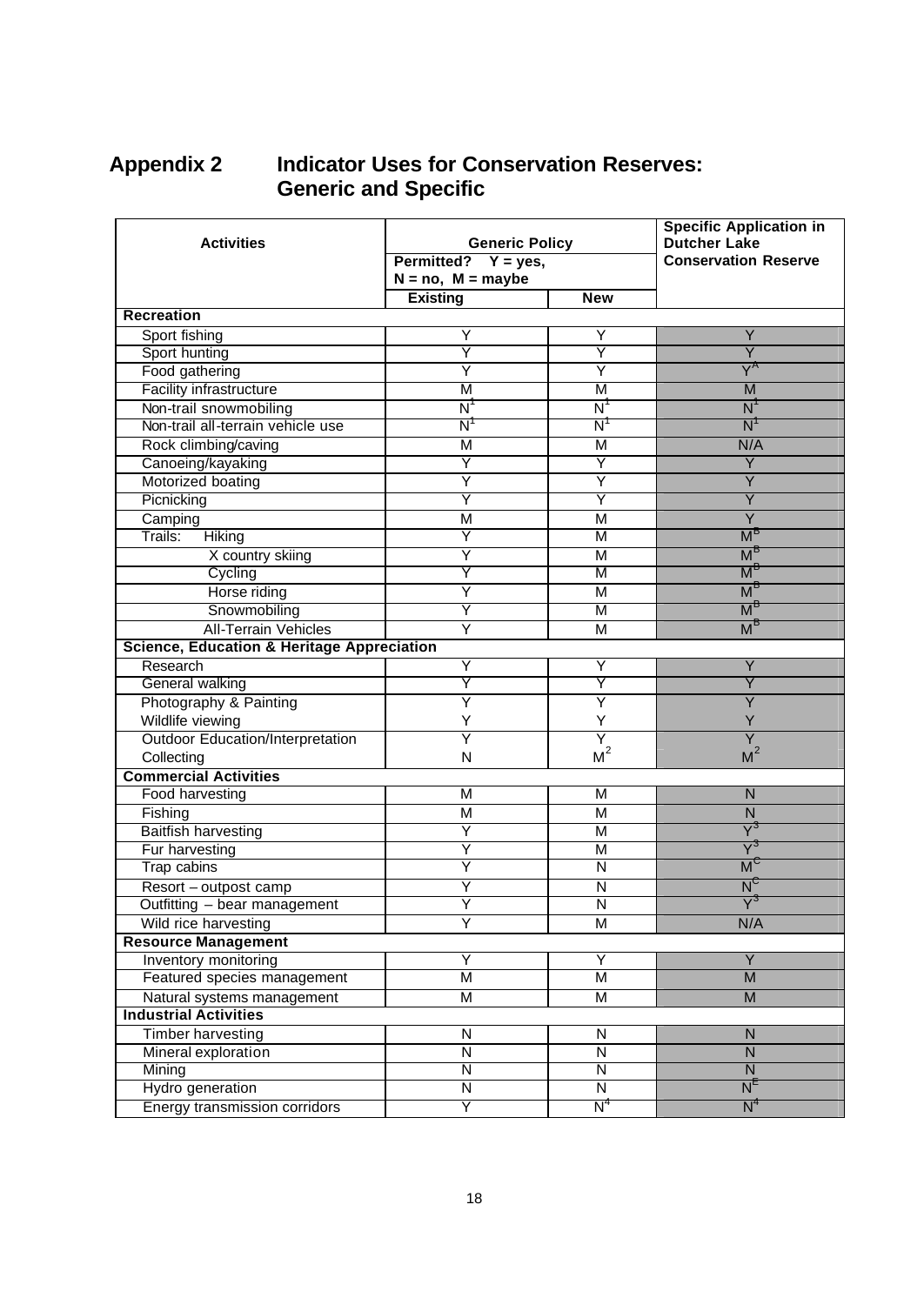| Communications corridors        |             |     |    |  |  |
|---------------------------------|-------------|-----|----|--|--|
| Public transportation corridors |             |     |    |  |  |
| Resource access roads           |             |     |    |  |  |
| Private access roads            |             | - 1 |    |  |  |
| <b>Other Activities</b>         |             |     |    |  |  |
| <b>Land Disposition</b>         | $M^{\circ}$ |     |    |  |  |
| <b>Recreation Camps</b>         | ں ر         |     | バリ |  |  |

#### **Notes:**

On generic policy application in conservation reserves:

- 1. For direct retrieval of game only.
- 2. Only as a part of an approved research project.
- 3. Transfer requests will be considered in the context of the Statement of Conservation Interest or Resource Management Plan for each conservation reserve.
- 4. Existing use is permitted to continue. New transportation corridors, communications lines, and transmission lines are discouraged in conservation reserves except under unusual circumstances where there are no other viable alternatives.
- 5. New private roads, including additions to existing roads, will not be permitted except where there are existing commitments.
- 6. Sale of Crown lands in conservation reserves is not permitted, except for certain minor dispositions (e.g. sale of small parcel of land where adjacent private lot is too small to enable installation of a septic system, or to facilitate legal title to lands where there has been a long-standing encroachment of a dwelling on Crown land) where they do not detrimentally affect the values an area is intended to protect.

On specific policy application in Dutcher Lake Conservation Reserve:

- A. Food gathering is permitted for personal consumption only and must be conducted in a sustainable manner, and such that it does not harm the values of the conservation reserve.
- B. Existing authorized recreational trails are permitted to continue in conservation reserves as long as there are no significant environmental impacts and they do not impair the natural features and values for which the area is identified. Additional high impact recreational trails are discouraged, but, new trails may be considered on a case by case basis, provided they comply with Procedural Guideline B – Land Uses – Test of Compatibility (Appendix 1).
- C. Existing authorized uses can continue. New cabins, outpost camps and private recreation camps are not permitted.
- D. Existing authorized recreation camps are eligible for enhanced tenure, but not for the purchase of lands. A decision to grant enhanced tenure or to transfer recreation camps will be addressed through a screening process.
- E. Pre-existing legislation and a Licence of Occupation give flooding rights within this conservation reserve, and this commitment will be honoured.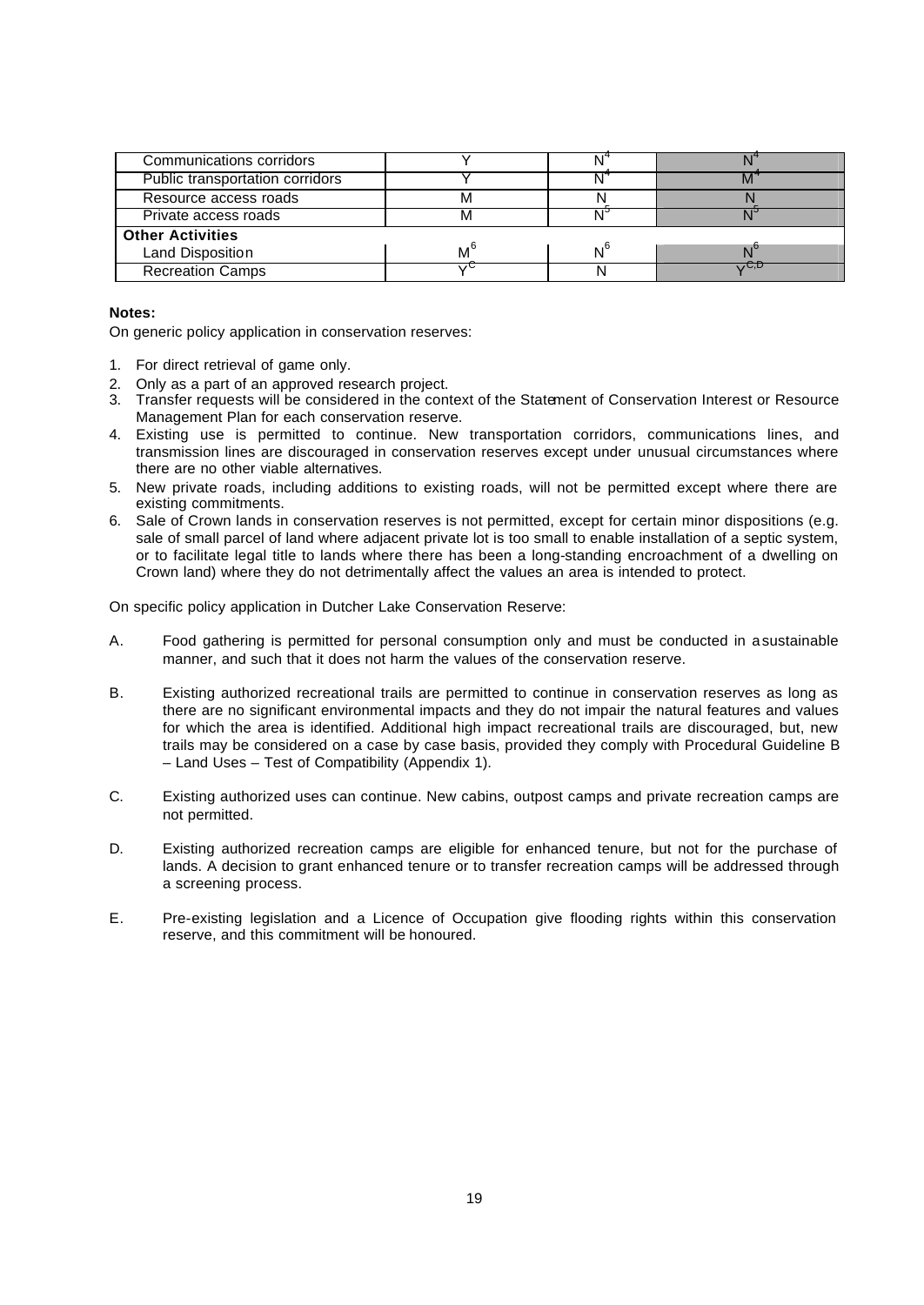## **Appendix 3 Procedural Guideline C Research Activities in Conservation Reserves (PL Procedure 3.03.05)**

#### **Purpose**

To encourage contributions to the goal of conservation reserves by:

- Providing direction for research activities associated with conservation reserves; and
- Establishing a process for the review and approval of proposals by researchers, which could have an impact on the values protected by the conservation reserve.

#### **Definition**

Research means any investigation or study of the natural, cultural, economic, management or other features or characteristics of conservation reserves.

#### **Guidelines**

Research will be encouraged to provide a better understanding of the natural values protected by a conservation reserve and to advance their protection, planning and management. The Statement of Conservation Interest will define, for each conservation reserve, the key research issues, set out the parameters within which research may occur and identify research needs.

#### **Applications and Approvals**

Researchers must apply in writing to the Area Supervisor for permission to conduct research. The request letter must contain a statement explaining why the proposed research should be undertaken in the particular conservation reserve in preference to another location.

Proposals will be reviewed and approved by the Area Supervisor, guided by the SCI prepared for each reserve (see Guideline A – Resource Management Planning) and using Guideline B – Land Uses – Test of Compatibility. Permission must be granted in writing, including any conditions to be met in conducting the research, prior to the undertaking of any research project.

#### **Term and Conditions**

Permission to conduct research under this policy will be valid for a period of 12 consecutive months from the date of issue. Permission to continue a research project for an additional periods of 12 months or less may be granted upon submission of a written request and a progress report. The Ministry may require the posting of collateral to assure that the terms and conditions of granting permission are met.

The Area Supervisor may suspend or revoke permission at any time for failure on the part of the researcher to meet:

- 1. The intent of this policy.
- 2. The requirements under the Public Lands Act, Ontario Regulation 805/94 including all amendments, where applicable.
- 3. The requirements under any other Act or regulations of Ontario or Canada, including those governing the taking, handling, storing, confining, fur harvesting, excavating and marketing any specimen, artifact, information or action (for example, scientific collector's permit).
- 4. The conditions and agreements specified in granting permission.

#### **Final Report**

The researcher will submit copies of reports, publications and theses following the results of the project to the Area Supervisor.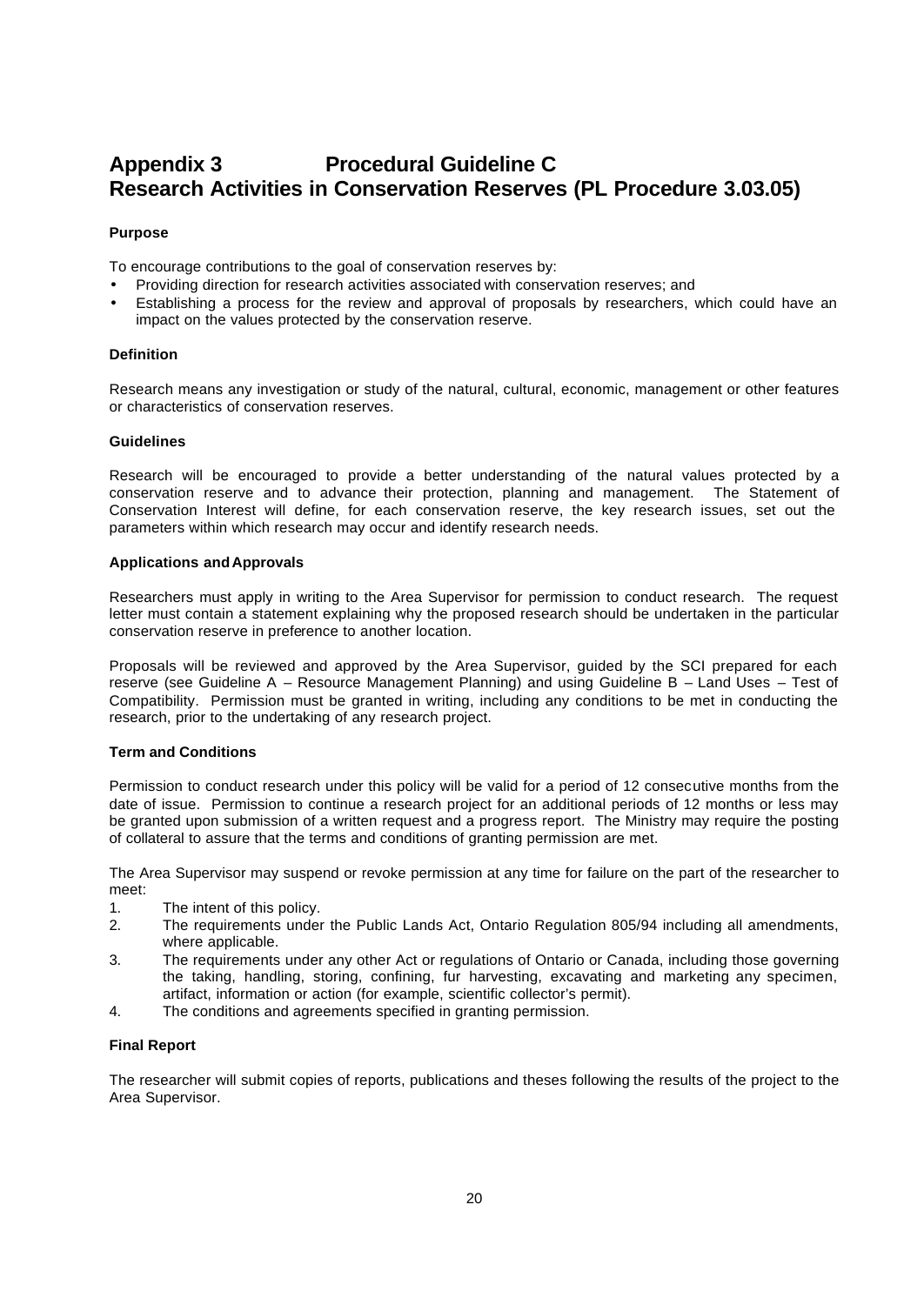## **Appendix 4 Recreation Camp Tenure**

Existing recreation camps within conservation reserves are generally permitted to continue. They may be eligible for "enhanced" tenure, but are not eligible for purchase of land. There are 2 forms of enhanced tenure that may be considered (as per September 22, 2000 direction from MNR's Assistant Deputy Ministers of Natural Resource Management and of Field Services):

- upgrade in the nature or type of tenure (e.g. from a Land Use Permit to a lease); and/ or
- an extension in the term of the tenure (e.g. from 1 year to 10 years).

Applications for enhanced tenure will be approved if determined acceptable using these screening criteria:

- i) Must follow the review process identified in MNR's land disposition policies:
	- a) MNR District Manager must ensure that there will be no serious, foreseeable resource management or user conflicts as a result of the enhanced tenure;
	- b) The intended use/activity will not likely impact on Goal 1, 2 or 3 of the Provincial Policy Statement, issued under Section 3 of the Planning Act;
	- c) The site conforms with the MNR's land use planning direction;
	- d) The disposition is reviewed under the Environmental Assessment Act's Exemption Order MNR 26/7;
	- e) The site is not within a Provincial Significant Wetland (PSW). If the site is adjacent to a PSW it must be determined that the proposed enhancement of tenure will not have a negative impact on the function or natural features of the wetland;
	- f) If the site is on lake trout lake, a lease will only be considered after such time as the policy on development on such lakes has been approved;
- ii) Would not result in increased negative impact on natural heritage, cultural heritage or recreational values of the conservation reserve, or on existing authorized land uses;
- iii) Must be subject to consultation with affected First Nations, and be consistent with any aboriginal land claim negotiations or protocol agreements;
- iv) All rents, taxes, fees, rates or charges must be paid up.

A change in tenure does not convey a commitment to provide for, or agree to, a change in the type or the standard of existing access to the recreation camp.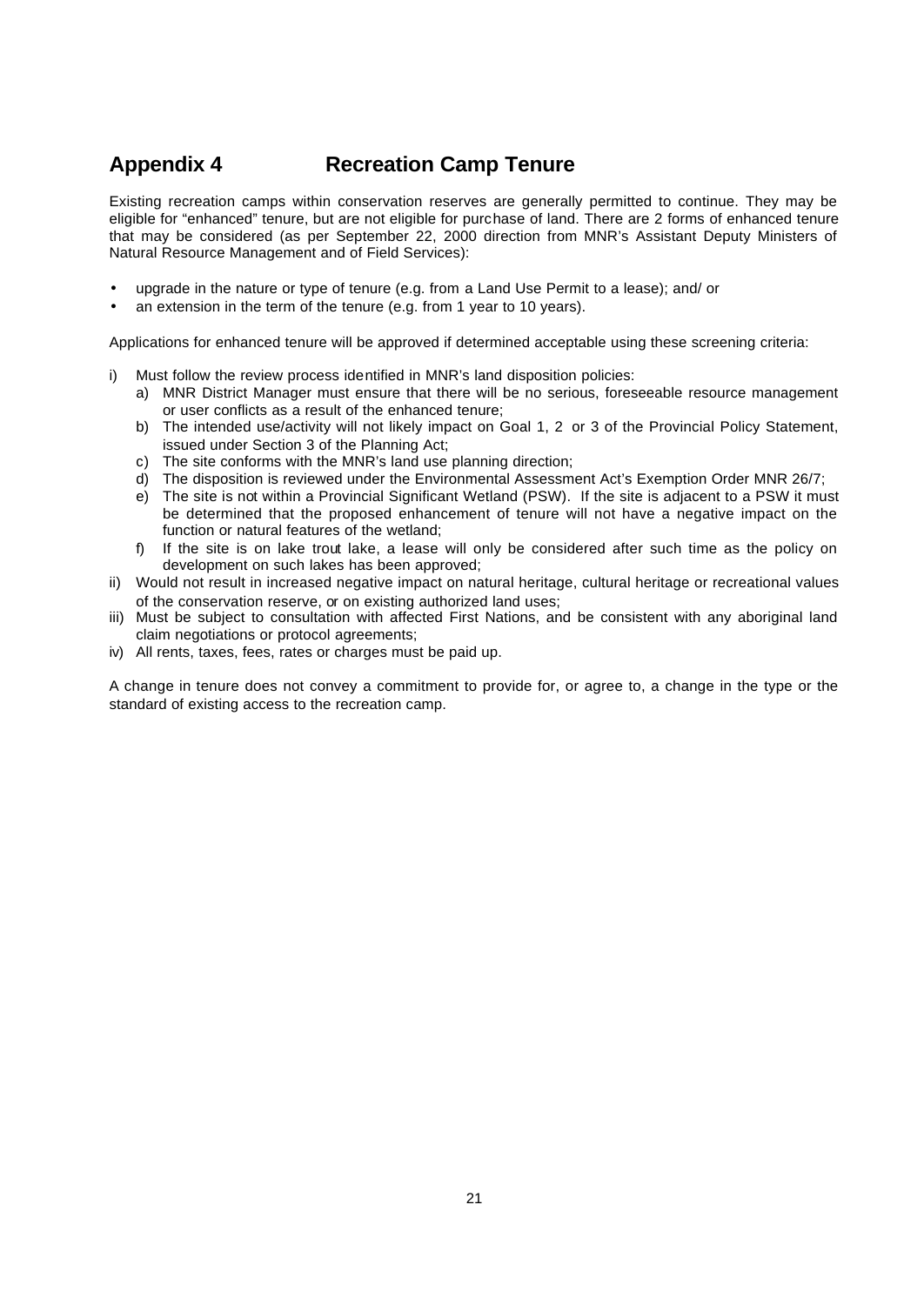